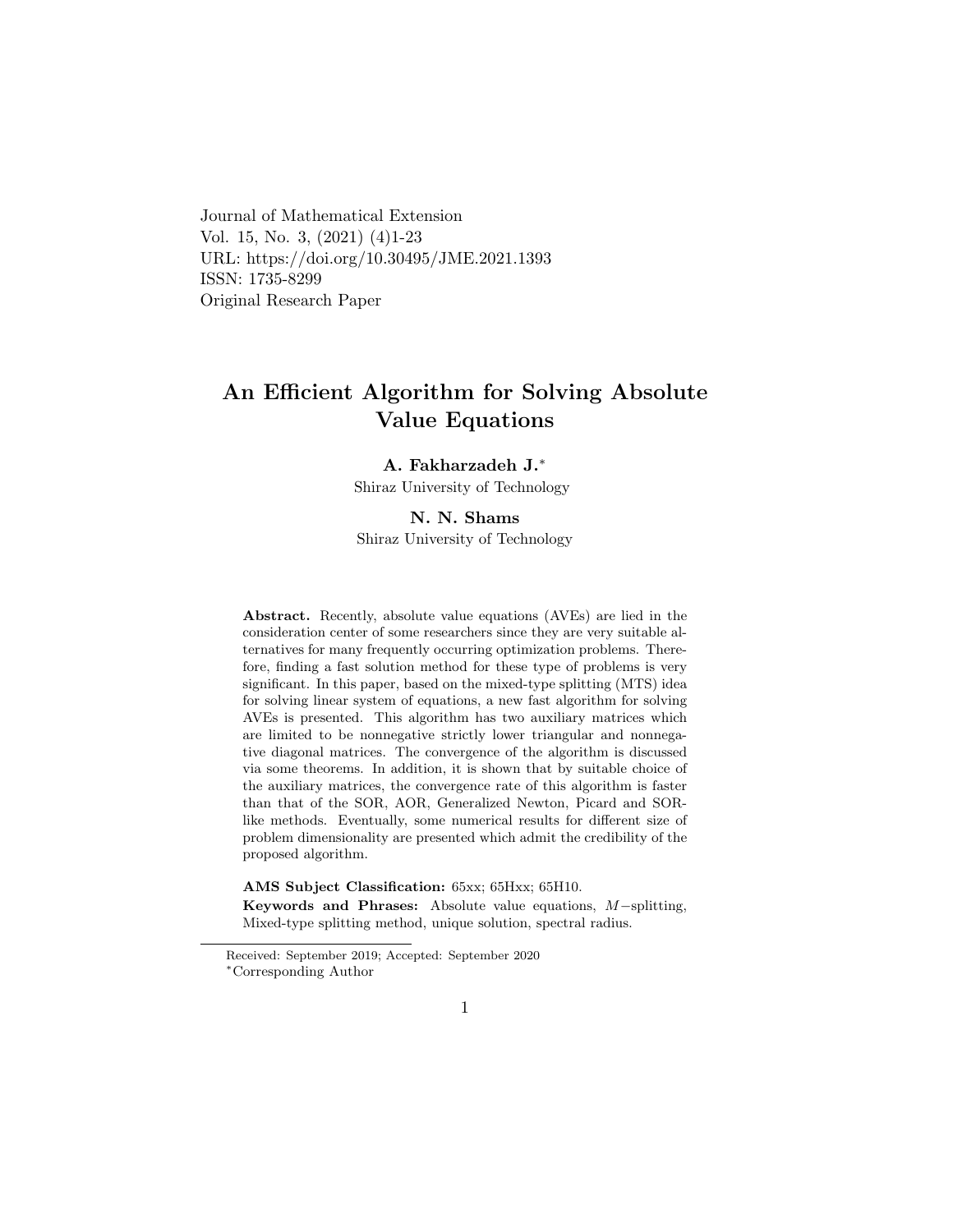## 1 Introduction and background

In this note, we consider the following system of the absolute value equations (AVEs):

<span id="page-1-0"></span>
$$
Ax - B \mid x \mid = b. \tag{1}
$$

where  $A, B \in \mathbb{R}^{n \times n}$ ,  $b \in \mathbb{R}^n$ , and  $| \cdot |$  denotes the absolute value.

The general form of [\(1\)](#page-1-0) first was presented by Rohn [\[30\]](#page-21-0) and then Mangasarian [\[21,](#page-20-0) [22,](#page-20-1) [23\]](#page-20-2) checked it in a more general context. Recently, the AVE [\(1\)](#page-1-0) has been investigated by numerous researchers; one main reason for the recent interest in this new subject, is the fact that some optimization problems, for example convex quadratic programming, linear complementarity problem (LCP), or linear programming can be equivalently overwritten in the form [\(1\)](#page-1-0) [\[32\]](#page-21-1). Mangasarian expressed the NP-hard n-dimensional knapsack feasibility problem as an equivalent AVE  $[24]$ . Lately, in order to solve  $(1)$ , some numerical methods have been developed, like the Newton-type method [\[23,](#page-20-2) [6,](#page-19-0) [14,](#page-19-1) [16,](#page-19-2) [42\]](#page-22-0), the sign accord  $(SA)$  method  $[31]$  and the AOR method  $[20]$  (for other numerical methods, one can see the works done by Noor et al. [\[27,](#page-20-5) [28\]](#page-20-6)). In [\[22\]](#page-20-1) it was shown that determining the existence of a solution for AVEs is NP-hard. Mangasarian and Meyer in [\[25\]](#page-20-7) proved that the equation  $Ax - |x| = b$  is uniquely solvable for each  $b \in \mathbb{R}^n$ , if the singular values of A exceed 1. In [\[29\]](#page-21-3) it was demonstrated that we can not provide a polynomially comutable necessary and sufficient criteria on unique solvability of the AVE  $(1)$ . Prokopyev  $[29]$  discussed that AVE  $(1)$  is equivalent to LCP, which is one of the most important problems in the applied sciences and engineering, see  $[2, 8, 9]$  $[2, 8, 9]$  $[2, 8, 9]$  $[2, 8, 9]$ . Also, he presented equivalent linear mixed 0-1 reformulations of AVE  $(1)$ , which do not require introduction of large data dependent constants. Mangasarian in [\[23\]](#page-20-2) proposed a semismooth Newton method for solving AVEs. Yong introduced a particle swarm optimization (PSO) to AVE based on aggregate function [\[39\]](#page-21-4). Moreover, he considered the Harmony Search (HS) algorithm for solving AVE in [\[40\]](#page-21-5). Moosaei et al. [\[26\]](#page-20-8) introduced and analyzed two methods for solving the NP-hard absolute value equations, in the case that singular values of A exceed 1. Wu and Li in  $[38]$  proposed a special SS iteration method, based on the shift splitting (SS) technique, for solving the absolute value equation, which is resulted using reformulat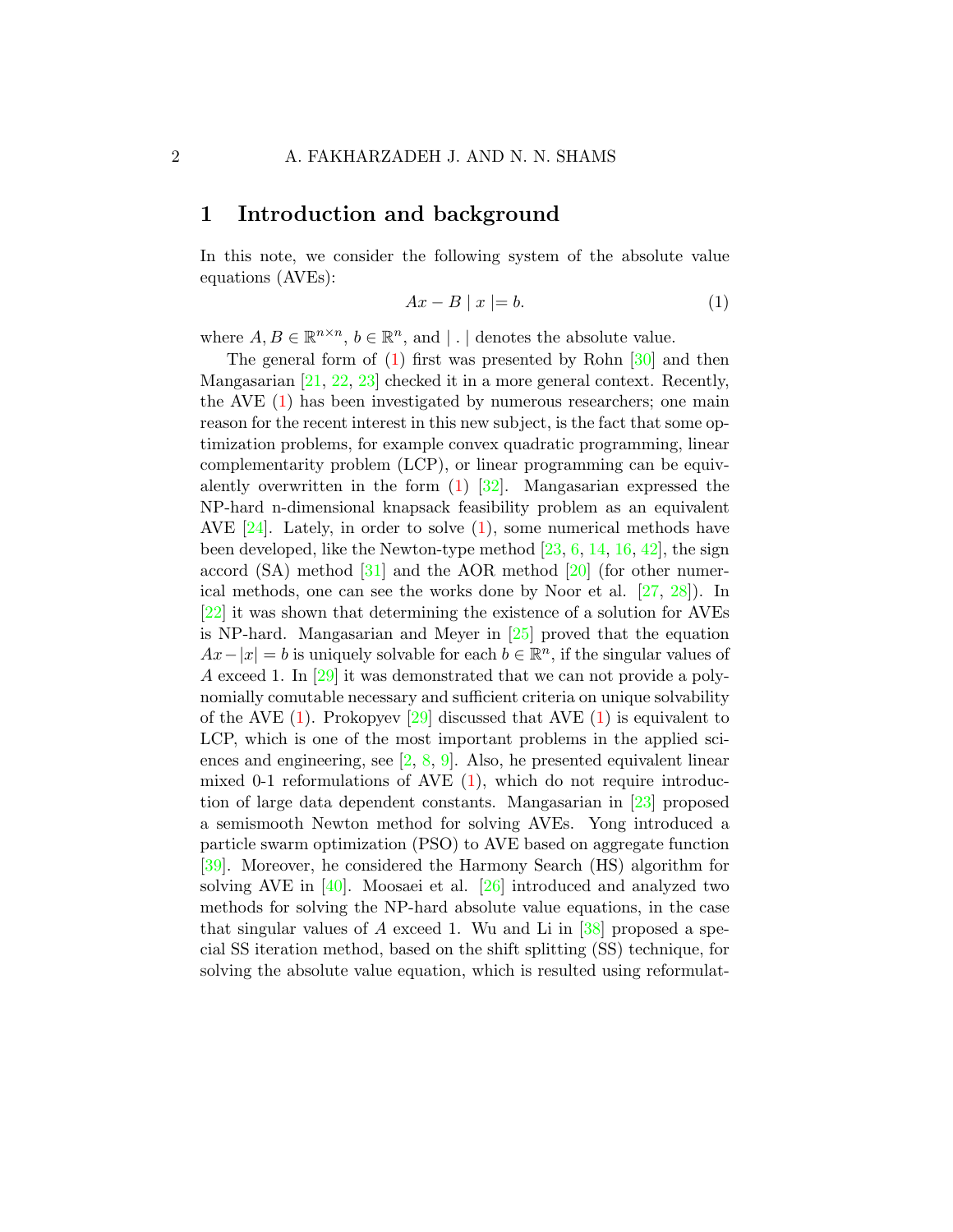ing equivalently the AVE as a two-by-two block nonlinear equation. In [\[23\]](#page-20-2), Mangasarian presented a generalized Newton method for solving AVE [\(1\)](#page-1-0) and studied its convergence properties. This method can be presented as

<span id="page-2-0"></span>
$$
x^{(i+1)} = (A - D(x^{(i)}))^{-1}b, \quad i = 0, 1, 2, \dots,
$$
 (2)

that  $x^{(0)}$  denotes the initial guess and  $D(x^{(i)}) = diag(sign(x^{(i)}))$  [\[23\]](#page-20-2). In implementation of this method a linear equations system with coefficient matrix  $A - D(x^{(i)})$  should be solved in each iteration. Since the coefficient matrices in [\(2\)](#page-2-0) are changed, in each iteration, the computations of the generalized Newton can be very expensive. In this regard, Rohn et al. in  $[33]$  suggested another method to solve AVE  $(1)$ ; in practice their method is reduced to the Picard iteration method

$$
x^{(i+1)} = A^{-1}(|x^{(i)}| + b), \quad i = 0, 1, 2, \dots,
$$

so that  $x^{(0)} = A^{-1}b$  denotes an initial value. Actually, in Picard method iterations, a linear system of equations with  $A$  as the coefficient matrix (that is constant), have to be solved. Here the basic problem is that, if A is ill-conditioned, in each iteration of the Picard method we are faced with an ill-conditioned linear system of equations. In [\[12\]](#page-19-5), the SOR-like method is extended for solving the absolute value equation  $Ax-|x|=b$ . More precisely, the following iterative scheme is developed

<span id="page-2-1"></span>
$$
\begin{cases}\nx^{(k+1)} = (1 - \omega)x^{(k)} + \omega A^{-1} (y^{(k)} + b) \\
y^{(k+1)} = (1 - \omega)y^{(k)} + \omega |x^{(k+1)}| \n\end{cases} \tag{3}
$$

which can be regarded as an iterative scheme corresponding to the following SOR-like block splitting:

$$
\mathcal{A} = \frac{1}{\omega} \left[ \begin{array}{cc} A & 0 \\ -\omega D(x) & I \end{array} \right] - \frac{1}{\omega} \left[ \begin{array}{cc} (1 - \omega)A & \omega I \\ 0 & (1 - \omega)I \end{array} \right].
$$

The established convergence results for the above method rely on the spectrum of  $D(x^{(k+1)})A^{-1}$ . In fact, it is proved that if the eigenvalues of  $D(x^{(k+1)})A^{-1}$  are real then iterative scheme [\(3\)](#page-2-1) is convergent for  $0 < \omega \leq 1$ . In case that all eigenvalues of  $D(x^{(k+1)})A^{-1}$  are positive then the method is convergent for  $0 < \omega < 2$ .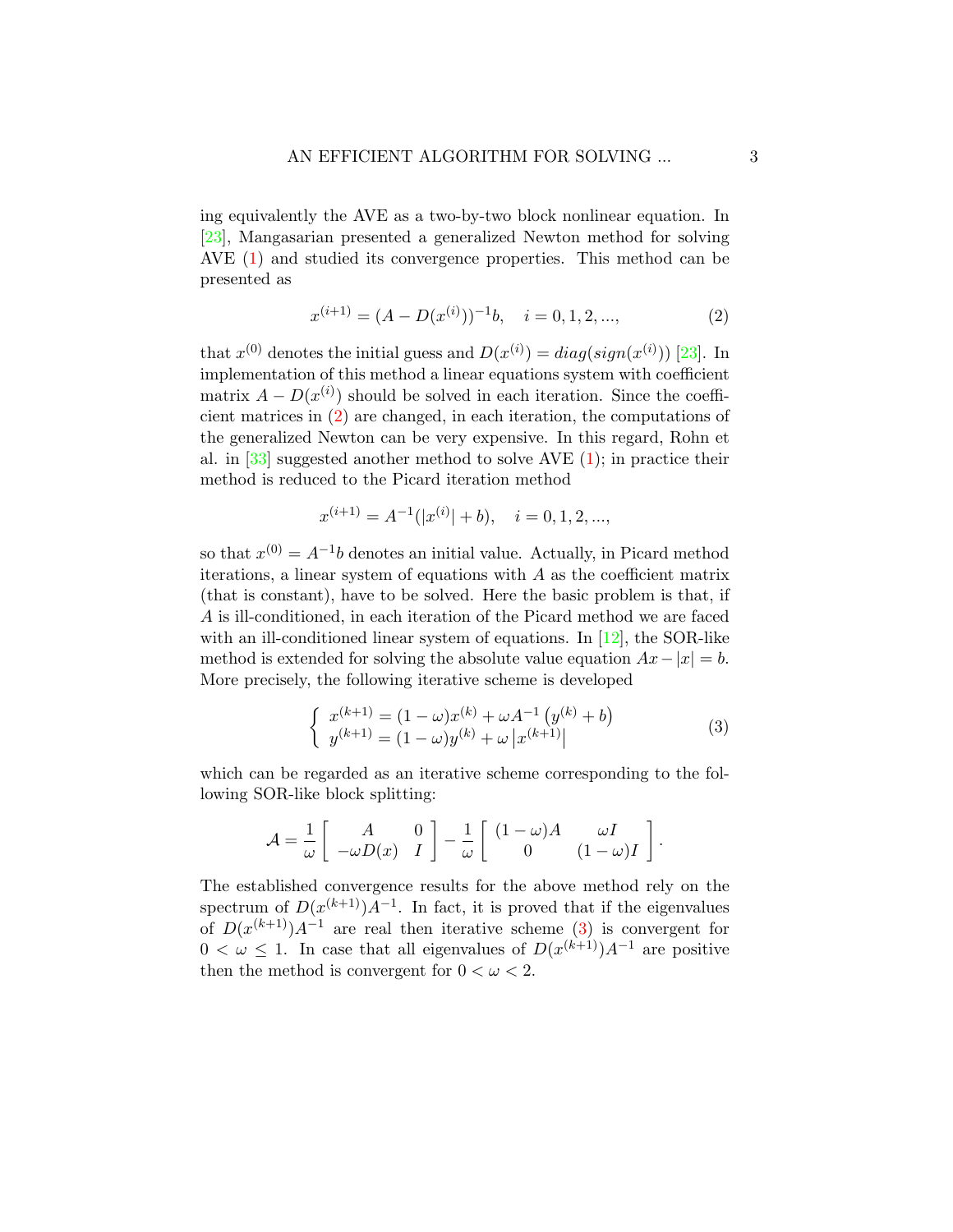In [\[6\]](#page-19-0) a smoothing Newton algorithm to solve the AVE was presented. Caccetta proved that this algorithm is globally convergent and its convergence rate is quadratic under the condition that the singular values of A exceed 1. Recently, Yong  $[41]$  has proposed an iterative method for absolute value equation  $Ax - |x| = b$ , where A is an arbitrary square matrix whose singular values exceed 1. He showed that the method converges to the solution of AVE after finite iterations. He also used this method to solve two-point boundary value problem. Furthermore, infeasible AVEs have been investigated by Saeed Ketabchi et al. [\[15,](#page-19-6) [16,](#page-19-2) [17\]](#page-20-9).

In recent years, a lot of efforts have been made in expanding iterative methods for solving [\(1\)](#page-1-0). For example, Rohn et al. [\[33\]](#page-21-7) proposed a general preconditioned Richardson iterative method to solve [\(1\)](#page-1-0). Based on Hermitian and skew-Hermitian splitting of the coefficient matrix A in  $(1)$ , the Picard-HSS iterative method for AVEs with  $B = I$ , where I is the identity matrix, has been presented by Salkuyeh [\[35\]](#page-21-9). Clearly, the Picard-HSS method falls into category of stationary matrix splitting iteration methods. Whereas, based on our knowledge, little heed has been paid to the classical matrix-splitting iterative methods (such as Gauss-Seidel (GS), Jacobi, Successive Over Relaxation (SOR) and Accelerated Over Relaxation (AOR) methods) for solving [\(1\)](#page-1-0).

In the current article, we first review the mixed-type splitting (MTS) iterative method and then design it for solving [\(1\)](#page-1-0). Thereafter, we prove that the MTS algorithm can converges faster than some famous methods by opting appropriate auxiliary matrices. In this regard, the rest of article is organize as follows:

In section 2, we recall some definitions and theorems which will be utilized in the next sections. In Section 3 we review the MTS iterative method for solving linear system  $Ax = b$ . In section 4, based on mixedtype splitting (MTS) idea, a new iterative algorithm for solving AVEs is presented. Then, in section 5, its convergence analysis is investigated. In order to display the efficacy of the established results, some numerical experiments and comparisons on test examples are presented in section 6 which one of them is related to the real world. Finally, the paper is terminated with some conclusion remarks in section 7.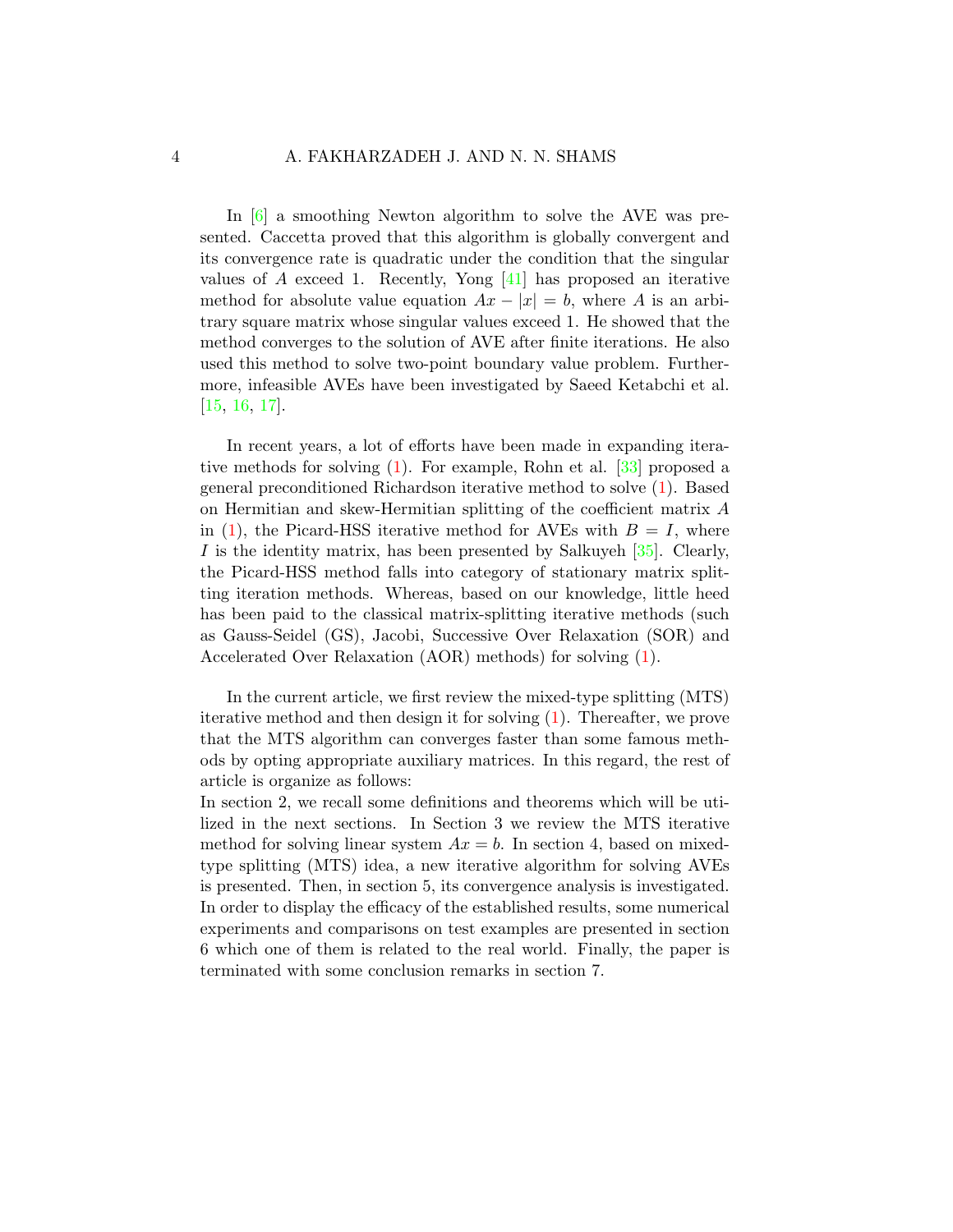# 2 Preliminaries

Suppose  $A \in \mathbb{R}^{n \times m}$ , is an arbitrary matrix. We say  $A \geq 0$   $(A > 0)$  when all entries of  $A$  are nonnegative (positive). For two matrices  $A$  and  $B$  in  $\mathbb{R}^{n \times m}$ ,  $A \geq B$  ( $A > B$ ) means that  $A - B \geq 0$  ( $A - B > 0$ ). For square matrix A, the maximum modulus of the eigenvalues is called spectral radius and is denoted by  $\rho(A)$ . Let  $A = [a_{ij}] \in \mathbb{R}^{n \times m}$  be an arbitrary matrix then  $|A| \in \mathbb{R}^{n \times m}$  such that  $|A|_{ij} = |a_{ij}|$  for  $i = 1, 2, ..., n$  and  $j = 1, 2, ..., m$ . For  $A \in \mathbb{R}^{n \times n}$ , the decomposition  $A = M - N$  is named a splitting if  $M, N \in \mathbb{R}^{n \times n}$  and M is nonsingular. In the following, we recall some definitions and results which are utilized throughout this paper.

We remind that  $f(n) = O(g(n))$ , if there exists a positive constant k so that  $f(n) \leq k g(n)$ , for all  $n \in \mathbb{R} + +$ .

**Definition 2.1.** [\[5\]](#page-18-1)  $A \in \mathbb{R}^{n \times n}$  is named a Z-matrix if  $a_{ij} \leq 0$  for  $i, j = 1, 2, 3, ..., n$   $(i \neq j)$ ; a Z-matrix having positive diagonal elements is called an L-matrix.

**Definition 2.2.** [\[5\]](#page-18-1) Assume that A is an  $L$ −matrix; the matrix A is called an  $M$ −matrix if  $A$  is nonsingular and  $A^{-1} \geq 0$ .

**Definition 2.3.** A splitting  $A = M - N$  is named an M−splitting of A if M is an M−matrix and  $N \geq 0$ .

**Definition 2.4.** [\[36\]](#page-21-10) A matrix A is called irreducible if there is no permutation matrix P such that  $PAP<sup>T</sup>$  is a block upper triangular matrix. Otherwise, it is reducible.

The following theorem prepares another way to check whether a matrix is irreducible or not.

<span id="page-4-0"></span>**Theorem 2.5.** Let  $A \geq 0$  be an  $n \times n$  irreducible matrix; then,

i) A has a positive eigenvalue which is equal to its spectral radius. ii) There exists an eigenvector  $x > 0$  corresponding to the spectral radius of A.

iii)  $\rho(A)$  is a simple eigenvalue of A.

**Proof.** See [\[36\]](#page-21-10).  $\Box$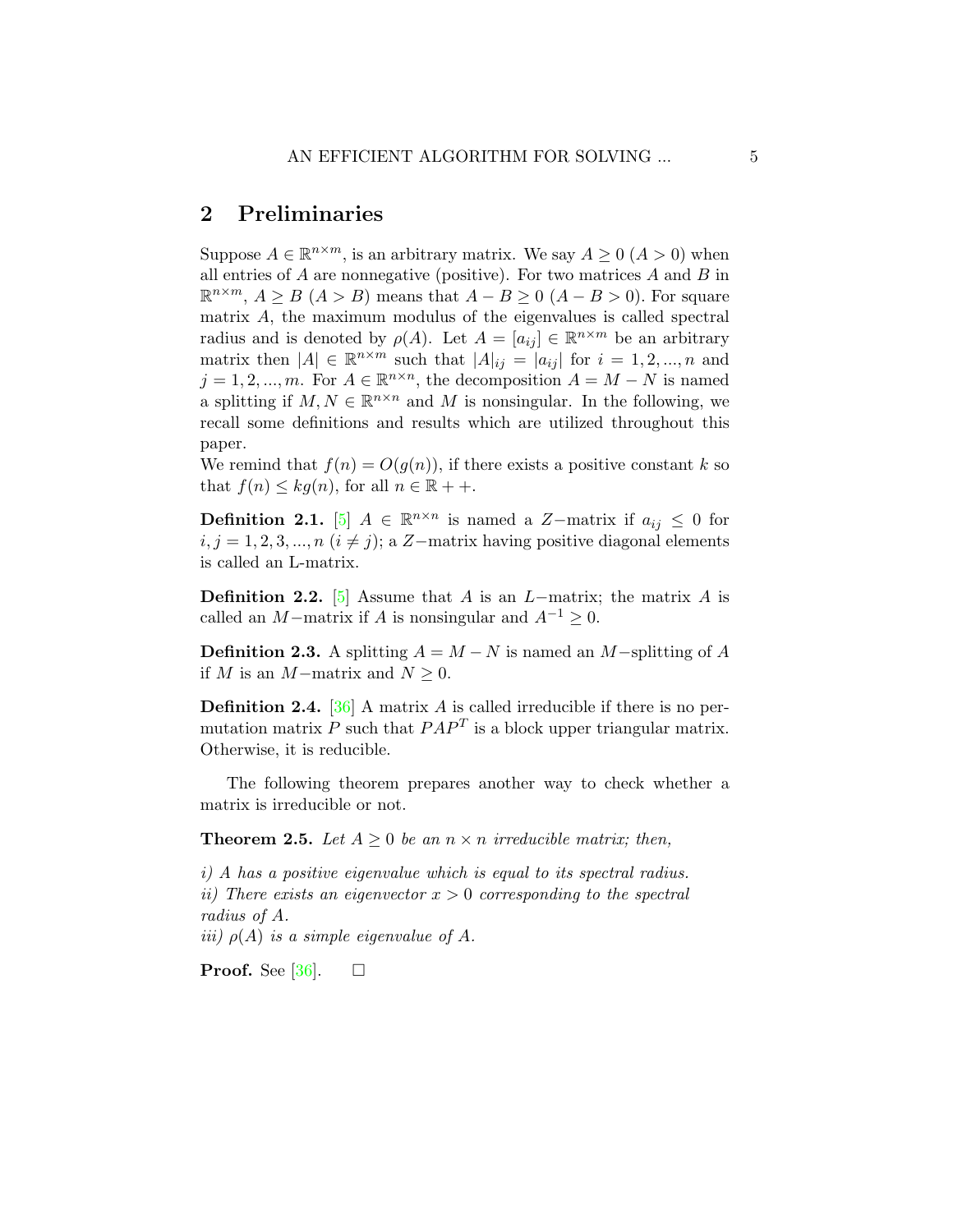<span id="page-5-2"></span>**Theorem 2.6.** Suppose that  $A$  is a nonnegative matrix; then, a) If  $\alpha x \leq Ax$  for some nonnegative vector  $x \neq 0$ , then  $\alpha \leq \rho(A)$ . b) If  $Ax < \beta x$  for some nonnegative vector  $x \neq 0$ , then  $\rho(A) < \beta$ . Furthermore, if A is irreducible and  $0 \neq \alpha x \leq Ax \leq \beta x$ ,  $\alpha x \neq Ax$  and  $Ax \neq \beta x$  for some nonnegative vector x, then  $\alpha < \rho(A) < \beta$  and x is a positive vector.

**Proof.** See [\[5\]](#page-18-1).  $\Box$ 

**Definition 2.7.** ([\[37\]](#page-21-11)) The splitting  $A = M - N$  is named

- a regular splitting of A if  $M^{-1} \geq 0$  and  $N \geq 0$ ,
- a nonnegative splitting of A if  $M^{-1} \geq 0$ ,  $M^{-1}N \geq 0$  and  $NM^{-1} \geq 0$ 0,
- a weak nonnegative splitting of A if  $M^{-1} \geq 0$  and either  $M^{-1}N \geq$ 0 (the first type) or  $NM^{-1} \geq 0$  (the second type),
- a convergent splitting of A if  $\rho(M^{-1}N) < 1$ .

<span id="page-5-0"></span>**Theorem 2.8.** [\[34\]](#page-21-12) Suppose  $A \in \mathbb{R}^{n \times n}$ . Then for every natural norm  $\Vert \cdot \Vert$  we have  $\rho(A) \leq \Vert A \Vert$ .

<span id="page-5-1"></span>**Theorem 2.9.** [\[34\]](#page-21-12) Suppose A and B are two square matrices such that  $0 \leq A \leq B$ . Then  $\rho(A) \leq \rho(B)$ .

For the choice of optimum parameter of SOR-like method, the following theorem is established.

**Theorem 2.10.** [\[12,](#page-19-5) Theorem 3.2] Let  $A \in \mathbb{R}^{n \times n}$ ,  $||A^{-1}|| < 1$  and  $\rho = \rho(D(x^{(k+1)})A^{-1})$ . Suppose that all eigenvalues of  $D(x^{(k+1)})A^{-1}$  are positive. Then the optimal parameter  $\omega_o$  is given by

<span id="page-5-3"></span>
$$
\omega_o = \frac{2}{1 + \sqrt{1 - \rho}}.\tag{4}
$$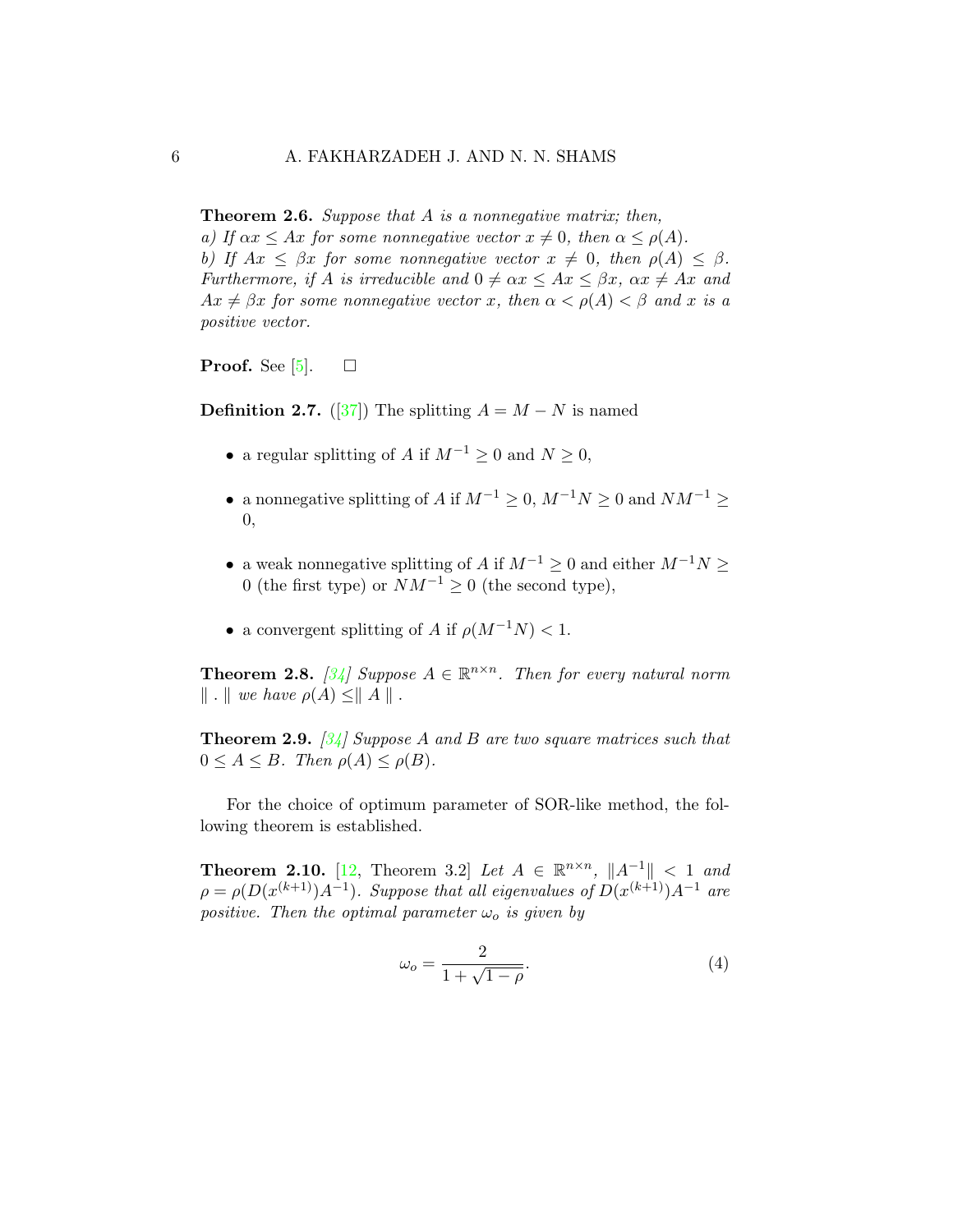# 3 Brief description of MTS method for linear algebraic systems

In [\[18,](#page-20-10) [19\]](#page-20-11), MTS method has been introduced for solving the linear system  $Ax = b$ . Under the assumption that  $a_{ii} \neq 0$  for  $i = 1, 2, ..., n$ , we can consider the following splitting for A:

<span id="page-6-0"></span>
$$
A = M - N,\t\t(5)
$$

with

$$
M = (D + D_1 + L_1 - L), \qquad N = (D_1 + L_1 + U),
$$

where  $D = diag(A)$ ,  $-L$  and  $-U$  are strictly lower and upper triangular matrices gained from A, respectively,  $D_1 \geq 0$  is an auxiliary diagonal matrix,  $L_1$  is an auxiliary strictly lower triangular matrix and  $0 \le L_1 \le L$ . The MTS iterative algorithm to solve  $Ax = b$  is given as follows:

**Algorithm 1**: Given an initial guess  $x^{(0)} \in \mathbb{R}^n$ , then for  $i = 0, 1, 2...$ , until  $\{x^{(i)}\}_{i=0}^{\infty}$  converges, compute

$$
(D + D_1 + L_1 - L)x^{(i+1)} = (D_1 + L_1 + U)x^{(i)} + b.
$$

In this regard, the iteration matrix of the MTS method is expounded by

$$
\overline{T} = (D + D_1 + L_1 - L)^{-1} (D_1 + L_1 + U);
$$

hence, the above algorithm is a stationary iterative algorithm for solving linear system of equations  $Ax = b$ . Hadjidimos in [\[13\]](#page-19-7) showed that when the coefficient matrix A is an M-matrix, the Mixed-Type Splitting iterative method is convergent.

## 4 New MTS algorithm for solving AVE

As noted above, the main idea of MTS for solving linear systems of algebraic equations, is the decomposition of coefficient matrix into suitable matrices. Based on this idea and by assumption that  $a_{ii} \neq 0$  for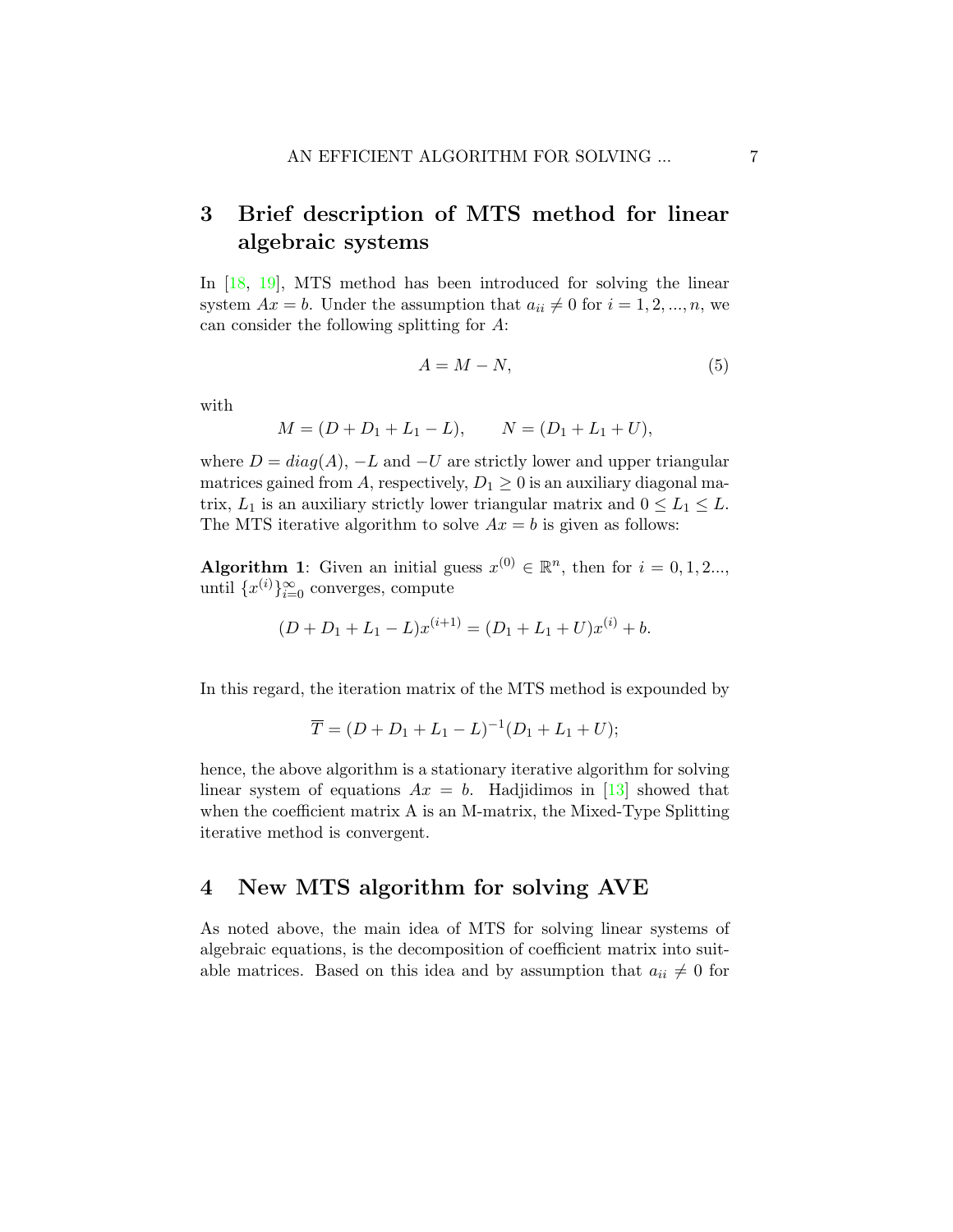$i = 1, 2, ..., n$ , we consider the splitting [\(5\)](#page-6-0) for A in [\(1\)](#page-1-0). Substituting (5) in  $(1)$  gives :

$$
(D + D_1 + L_1 - L)x = (D_1 + L_1 + U)x + B |x| + b,
$$

where  $D, -L$  and  $-U$  are diagonal, strictly lower triangular and strictly upper triangular parts of  $A$ , respectively,  $D_1$  is an nonnegative auxiliary diagonal matrix,  $L_1$  is an auxiliary strictly lower triangular matrix and  $0 \leq L_1 \leq L$ . Hence, the iterative form of the method is as follows:

<span id="page-7-0"></span>
$$
(D+D_1+L_1-L)x^{(i+1)} = (D_1+L_1+U)x^{(i)} + B | x^{(i)} | +b, \quad i = 0, 1, 2, ....
$$
\n(6)

Since  $A = M - N$  is a splitting for matrix  $A, M = (D + D_1 + L_1 - L)$ is nonsingular; hence  $(6)$  is equivalent to

<span id="page-7-1"></span>
$$
x^{(i+1)} = (D + D_1 + L_1 - L)^{-1} (D_1 + L_1 + U) x^{(i)}
$$
  
+ 
$$
(D + D_1 + L_1 - L)^{-1} B | x^{(i)} |
$$
  
+ 
$$
(D + D_1 + L_1 - L)^{-1} b.
$$
 (7)

The MTS iterative algorithm to solve [\(1\)](#page-1-0) can be summarized as following:

**Algorithm2**: Given an initial guess  $x^{(0)} \in \mathbb{R}^n$ . for  $i = 0, 1, 2, \ldots$ , until  $\{x^{(i)}\}_{i=0}^{\infty}$  converges, compute

$$
(D + D1 + L1 - L)x(i+1) = (D1 + L1 + U)x(i) + B | x(i) | +b.
$$

It is necessary to mention that our MTS algorithm can covers SOR and AOR methods for solving AVEs, by special selection of matrices  $D_1$  and  $L_1$  in [\(5\)](#page-6-0). If we choose

$$
D_1 = \frac{1}{\omega}(1 - \omega)D \quad and \quad L_1 = 0,
$$

we are faced with SOR method and if we select

$$
D_1 = \frac{1}{\omega}(1 - \omega)D \quad and \quad L_1 = \frac{1}{\omega}(\omega - r)L,
$$

weare faced with AOR method ([\[20\]](#page-20-4)), where  $\omega$  and r are positive real parameters with  $\omega \neq 0$ . The convergence of the new algorithm and some of its related advantages will be investigated in the following section.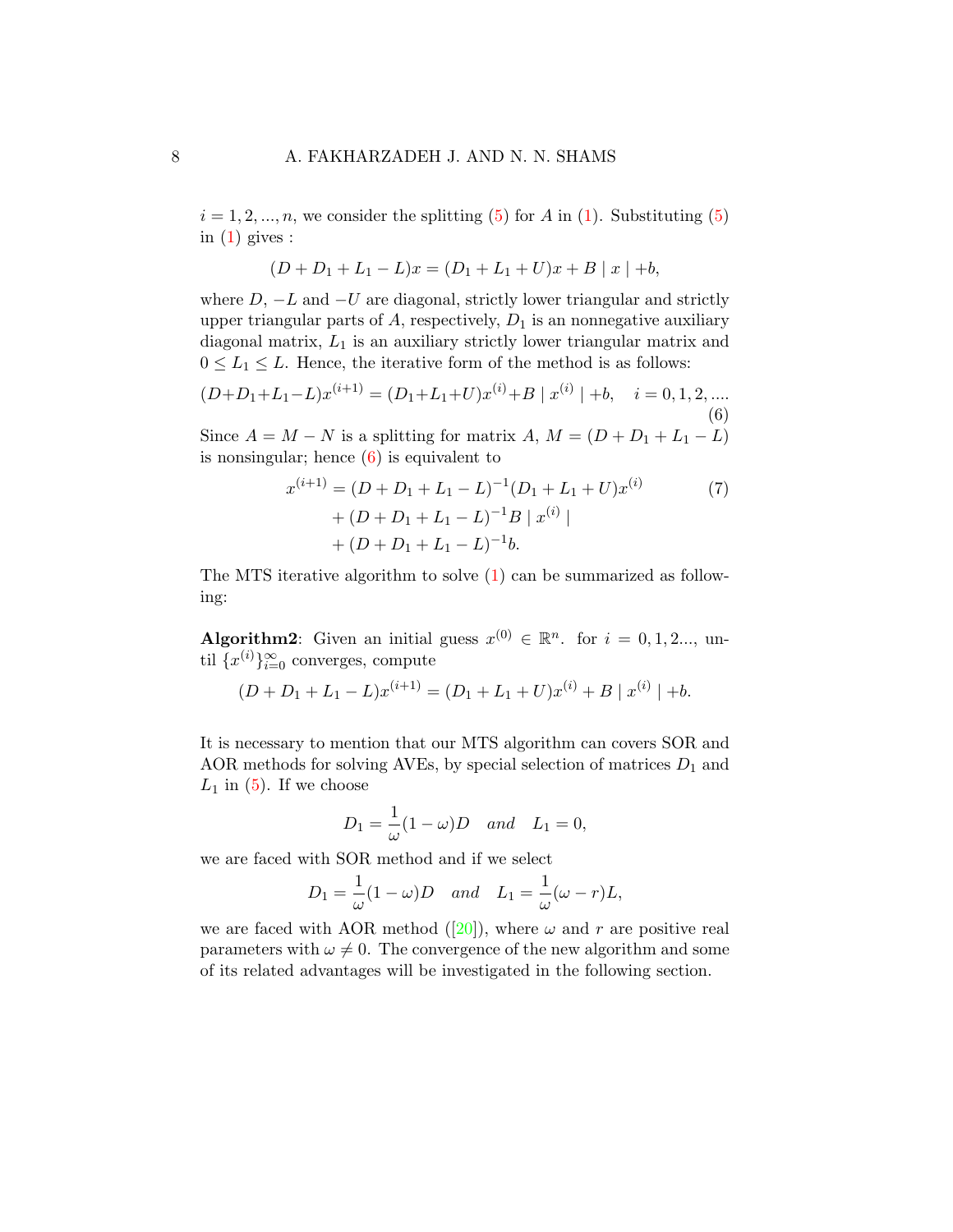# 5 Convergence analysis and theoretical comparisons

In this section we will investigate the convergence of the algorithm for different acceptable situation of matrix  $A$  in  $(1)$ ; we will show that the algorithm can convergent to unique solution of [\(1\)](#page-1-0) for any initial guess  $x^{(0)} \in \mathbb{R}^n$  which is a very important feature of this algorithm. This facts are shown by proving some lemmas and theorems as follow.

<span id="page-8-5"></span>**Lemma 5.1.** [\[7\]](#page-19-8) Let  $A \in R^{n \times n}$  be an L-matrix. Consider the splitting [\(5\)](#page-6-0) for the matrix A, where  $0 \leq L_1 \leq L$ . Then the matrix  $M^{-1}N =$  $(D+D_1+L_1-L)^{-1}(D_1+L_1+U)$  is nonnegative.

<span id="page-8-3"></span>**Lemma 5.2.** [\[20\]](#page-20-4) Suppose that  $A = M - N$  with  $det(M) \neq 0$  and  $x^{(0)} \in$  $\mathbb{R}^n$  be an arbitrary initial guess. Then for  $\rho(|M^{-1}N| + |M^{-1}B|) < 1$ , the iterative sequence  $x^{(i)}$  given by

<span id="page-8-0"></span>
$$
x^{(i+1)} = M^{-1}Nx^{(i)} + M^{-1}B \mid x^{(i)} \mid + M^{-1}b, \qquad i = 1, 2, 3, ..., \tag{8}
$$

converges to the unique solution  $x^*$  of AVE  $(1)$ .

**Corollary 5.3.** Suppose that  $A = M - N$  with  $det(M) \neq 0$  and  $x^{(0)} \in$  $\mathbb{R}^n$  is an arbitrary initial guess. If  $\| \parallel M^{-1}N \parallel \parallel + \parallel \parallel M^{-1}B \parallel \parallel < 1$ , where  $\|\cdot\|$  is an consistent matrix norm, then the given iterative sequence  $x^{(i)}$ by  $(8)$  converges to the unique solution  $x^*$  of  $(1)$ .

**Proof.** Using triangle inequality, we have:

<span id="page-8-1"></span>
$$
\| \| M^{-1} N \| + \| M^{-1} B \| \| \le \| \| M^{-1} N \| \| + \| \| M^{-1} B \| \| < 1 \tag{9}
$$

From [\(9\)](#page-8-1) and Theorem [2.8,](#page-5-0) we have

<span id="page-8-2"></span>
$$
\rho(\mid M^{-1}N \mid + \mid M^{-1}B \mid) \leq ||\mid M^{-1}N \mid + \mid M^{-1}B \mid || < 1 \qquad (10)
$$

Now based on  $(10)$ , the sequence  $(8)$  converges to unique solution of  $(1)$ by Lemma [5.2.](#page-8-3)  $\Box$ 

<span id="page-8-4"></span>**Corollary 5.4.** Suppose that  $A = M - N$  is an M-splitting and  $x^{(0)} \in$  $\mathbb{R}^n$  is an arbitrary initial guess. Then for  $\rho(M^{-1}N + M^{-1} | B |) < 1$ , the iterative sequence  $x^{(i)}$  given by [\(8\)](#page-8-0) converges to the unique solution of  $(1)$ .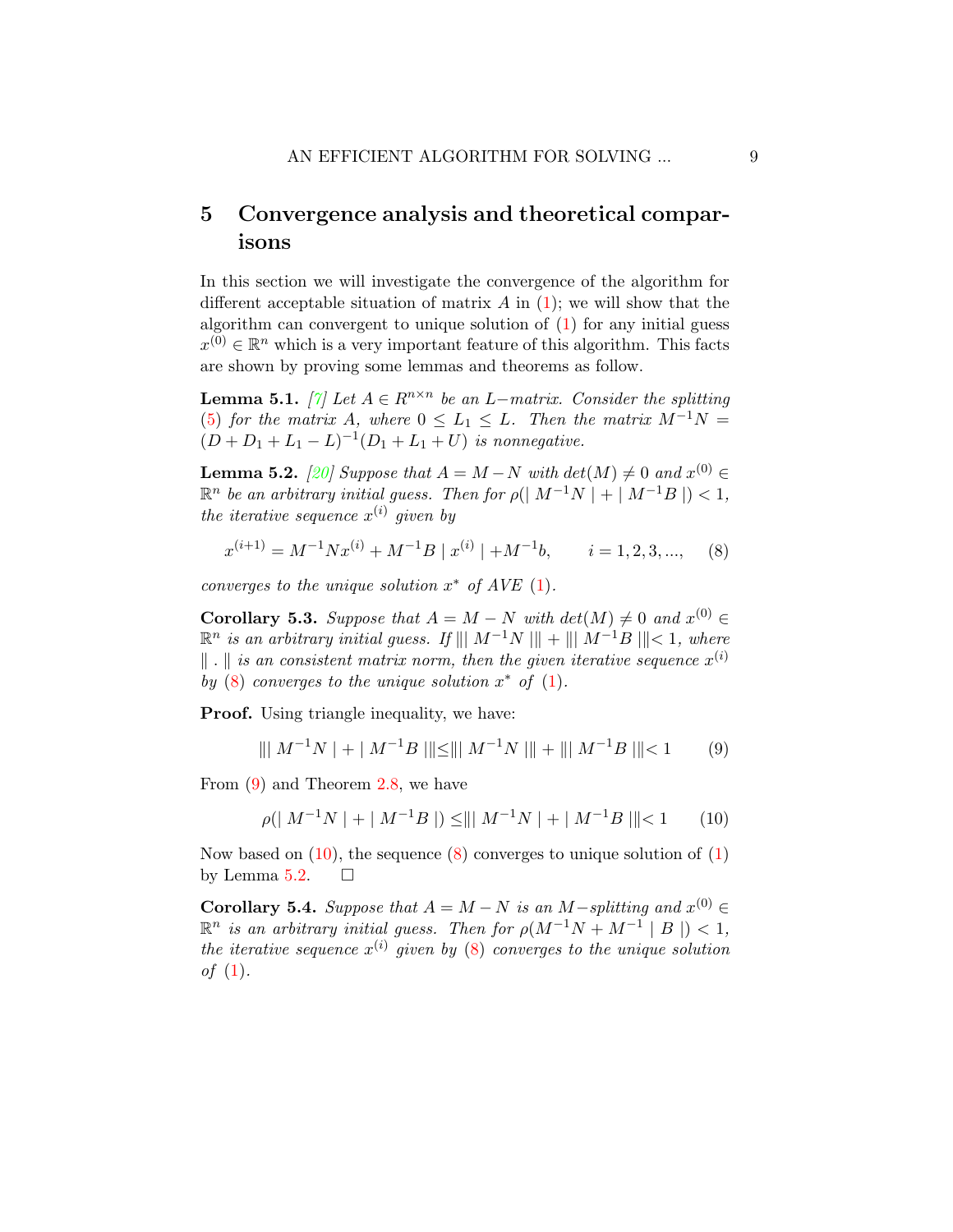**Proof.** Since A is an M-splitting,  $M^{-1} \geq 0$  and  $N \geq 0$ . Hence  $M^{-1}N \ge 0$  and  $M^{-1}N + M^{-1} | B | \ge 0$ . Besides

<span id="page-9-0"></span>
$$
0 \leq |M^{-1}N| + |M^{-1}B| \leq M^{-1}N + M^{-1} |B|.
$$
 (11)

From [\(11\)](#page-9-0) and Theorem [2.9](#page-5-1) we have

<span id="page-9-2"></span><span id="page-9-1"></span>
$$
\rho(|M^{-1}N| + |M^{-1}B|) \le \rho(M^{-1}N + M^{-1} |B|).
$$

Now by assumption we have

$$
\rho(|M^{-1}N| + |M^{-1}B|) \le \rho(M^{-1}N + M^{-1} |B|) < 1. \tag{12}
$$

Therefore using [\(12\)](#page-9-1) and Lemma [5.2,](#page-8-3) the result is obtained.  $\square$ To present the next theorems we define

$$
T \equiv (D + D_1 + L_1 - L)^{-1} (D_1 + L_1 + U) + (D + D_1 + L_1 - L)^{-1} |B|.
$$
\n(13)

Note that for AOR and SOR iterative methods, T changes to  $T_{r,\omega}$  and  $T_{\omega}$  respectively as mentioned in the following:

$$
T_{r,\omega} \equiv (D - rL)^{-1}[(1 - \omega)D + (\omega - r)L + \omega U] + \omega (D - rL)^{-1} |B|;
$$
  
\n
$$
T_{\omega} \equiv (D - \omega L)^{-1}[(1 - \omega)D + \omega U] + \omega (D - \omega L)^{-1} |B|.
$$

**Theorem 5.5.** Let  $A = M - N = D - L - U$  be an M−matrix,  $D_1 \ge 0$ and  $0 \leq L_1 \leq L$ , where  $D, -L$  and  $-U$  are diagonal, strictly lower triangular and strictly upper triangular parts of A, respectively. If  $\rho(T) < 1$ , then the mixed-type splitting iterative method defined by [\(7\)](#page-7-1) converges to the unique solution of [\(1\)](#page-1-0) for an arbitrary initial guess  $x^{(0)} \in \mathbb{R}^n$ .

Proof. Let us first remind that

$$
M = D + D_1 + L_1 - L, \qquad N = D_1 + L_1 + L.
$$

Since A is an M−matrix and  $0 \leq L_1 \leq L$ , we obtain  $M^{-1} = (D + D_1 + L_1 - L)^{-1} = [(D + D_1) - (L - L_1)]^{-1} \ge 0,$  $N = D_1 + L_1 + L \geq 0.$ 

Furthermore, diagonal part of M, (i.e.  $D + D_1$ ) is nonnegative, strictly lower triangular part of M, (i.e.  $L_1 - L$ ) is negative, and strictly upper triangular parts of M is zero. Therefore M is  $M$ –matrix. Hence A is an M−splitting. By using [\(13\)](#page-9-2) and Corollary [5.4,](#page-8-4) the proof is completed.  $\Box$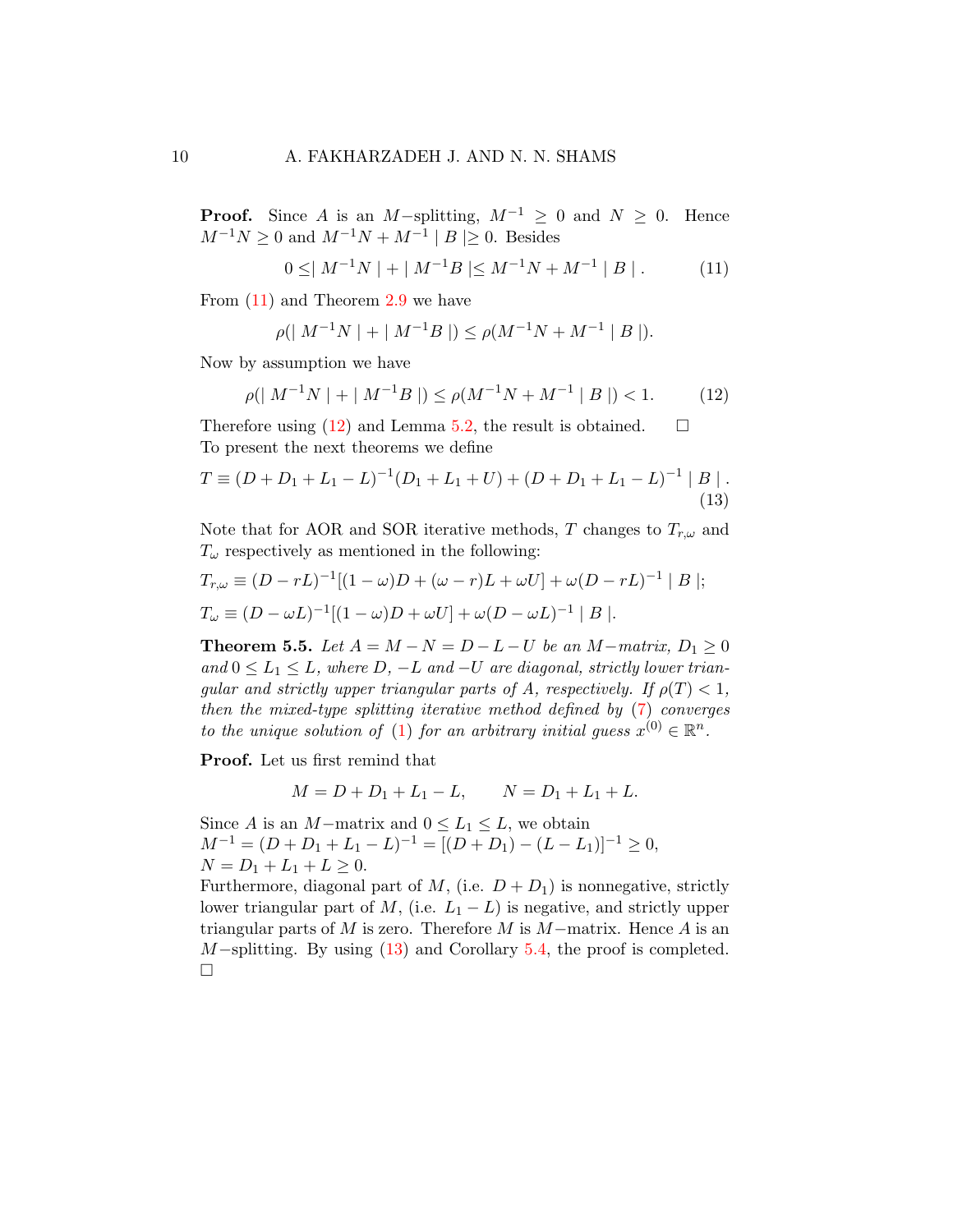Remark 5.6. Suppose that AVE [\(1\)](#page-1-0) is consistent and the iterative sequence generated by Algorithm 2 is converged in  $k$  iterations to a solution of  $(1)$  with the given error. It can be shown that the complexity of one iteration of Algorithm 2 is bounded from above by  $f(n) =$ 1  $\frac{1}{2}(n^3+5n^2+7n)$ . So we can easily see that the complexity of Algorithm 2 is above bounded by  $O(kn^3)$ . Therefore the proposed algorithm is tractable.

## 5.1 Theoretically convergence comparison with AOR and SOR

First we remind that (asymptotic) rate of the convergence is defined by  $R_{\infty} = -Ln(\rho)$  (see [\[36\]](#page-21-10)). The convergence analysis of an iterative method is based on the spectral radius of the iteration matrix. For large number of iterations, the corresponding error remarkably decreases using the spectral radius factor of the iteration matrix; that is, when the spectral radius is smaller, the convergence is faster. The following theorems demonstrate that, when the matrix  $A$  in  $(1)$  is an irreducible  $M$ −matrix, then by appropriate choices of the auxiliary matrices  $D_1$  and  $L_1$ , the Algorithm 2, converges faster than the AOR and SOR methods.

<span id="page-10-0"></span>Theorem 5.7. Let A be an irreducible M−matrix. Also assume that

$$
0\leq D_1\leq (\frac{1}{\omega}-1)D,\quad 0\leq L_1\leq (1-\frac{r}{\omega})L
$$

where  $0 \le r < \omega \le 1$ . If T and  $T_{r,\omega}$  are irreducible, then

*i)* 
$$
\rho(T) < \rho(T_{r,\omega}),
$$
 *if*  $\rho(T_{r,\omega}) < 1,$   
\n*ii)*  $\rho(T) = \rho(T_{r,\omega}),$  *if*  $\rho(T_{r,\omega}) = 1,$   
\n*iii)*  $\rho(T) > \rho(T_{r,\omega}),$  *if*  $\rho(T_{r,\omega}) > 1.$ 

**Proof.** Since A is an M−matrix,  $U > 0$ ; therefore by assumption,  $N = D_1 + L_1 + U \geq 0$ . On the other hand, from Lemma [5.1](#page-8-5) we have,  $M^{-1}N = (D+D_1+L_1-L)^{-1}(D_1+L_1+U) \geq 0$ . Hence  $(D+D_1+L_1-L)$  $L$ )<sup>-1</sup> is nonnegative. Therefore, it is easy to conclude that  $T \geq 0$ . Also it is clear that  $T_{r,\omega}$  is nonnegative; hence, by Theorem [2.5](#page-4-0) there exists a positive vector x such that  $T_{r,\omega}x = \rho(T_{r,\omega})x$ , or equivalently,

$$
((D-rL)^{-1}[(1-\omega)D+(\omega-r)L+\omega U]+\omega(D-rL)^{-1}\mid B\mid)x=\rho(T_{r,\omega})x;
$$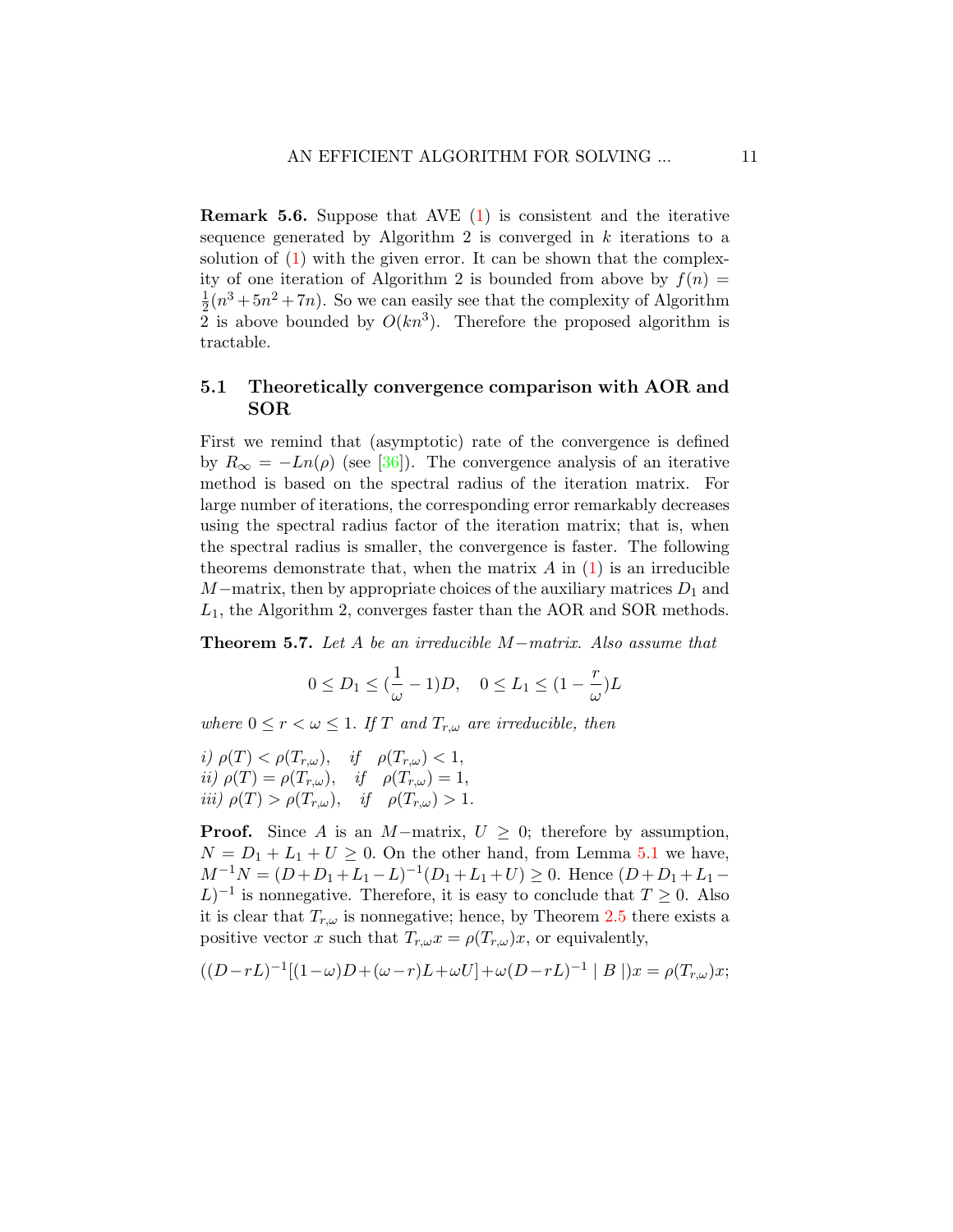$$
\omega(D - rL)^{-1} \left[\frac{1}{\omega}[(1 - \omega)D + (\omega - r)L + \omega U] + |B||x = \rho(T_{r,\omega})x\right]
$$

$$
\left[\frac{1}{\omega}[(1 - \omega)D + (\omega - r)L + \omega U] + |B||x = \frac{1}{\omega}\rho(T_{r,\omega})(D - rL)x.
$$

Thus we have

<span id="page-11-0"></span>
$$
Ux = \frac{1}{\omega}\rho(T_{r,\omega})(D - rL)x + (1 - \frac{1}{\omega})Dx - (1 - \frac{r}{\omega})Lx - |B|x.
$$
 (14)

By applying  $(14)$ , we have

$$
Tx - T_{r,\omega}x = (D + D_1 + L_1 - L)^{-1}[(D_1 + L_1 + U)x
$$
  
+ | B | x - \rho(T\_{r,\omega})(D + D\_1 + L\_1 - L)x]  
= (D + D\_1 + L\_1 - L)^{-1}[(D\_1 + L\_1)x + \frac{1}{\omega}\rho(T\_{r,\omega})(D - rL)x  
+ (1 - \frac{1}{\omega})Dx - (1 - \frac{r}{\omega})Lx - |B| x + |B| x  
- \rho(T\_{r,\omega})(D + D\_1 + L\_1 - L)x]  
= (1 - \rho(T\_{r,\omega}))(D + D\_1 + L\_1 - L)^{-1}[D\_1 + (1 - \frac{1}{\omega})D  
+ L\_1 - (1 - \frac{r}{\omega})L]x.(15)

From the assumptions of the theorem, we have

<span id="page-11-1"></span>
$$
[D_1 + (1 - \frac{1}{\omega})D + L_1 - (1 - \frac{r}{\omega})L] \le 0;
$$

therefore

<span id="page-11-2"></span>
$$
(D+D_1+L_1-L)^{-1}[D_1+(1-\frac{1}{\omega})D+L_1-(1-\frac{r}{\omega})L] \le 0.
$$
 (16)

i) If  $0 < \rho(T_{r,\omega}) < 1$ , since  $T_{r,\omega}x = \rho(T_{r,\omega})x$ , then by [\(15\)](#page-11-1) and [\(16\)](#page-11-2) we have  $Tx \leq \rho(T_{r,\omega})x$ . By Theorem [2.6,](#page-5-2) we get  $\rho(T) < \rho(T_{r,\omega})$ . ii) If  $\rho(T_{r,\omega}) = 1$ , then  $Tx = \rho(T_{r,\omega})x$ . By Theorem [2.6,](#page-5-2) we have  $\rho(T) = \rho(T_{r,\omega}).$ iii) If  $\rho(T_{r,\omega}) > 1$ , then  $Tx \geq \rho(T_{r,\omega})x$ . By Theorem [2.6,](#page-5-2) we obtain  $\rho(T) > \rho(T_{r,\omega}).$ 

$$
\qquad \qquad \Box
$$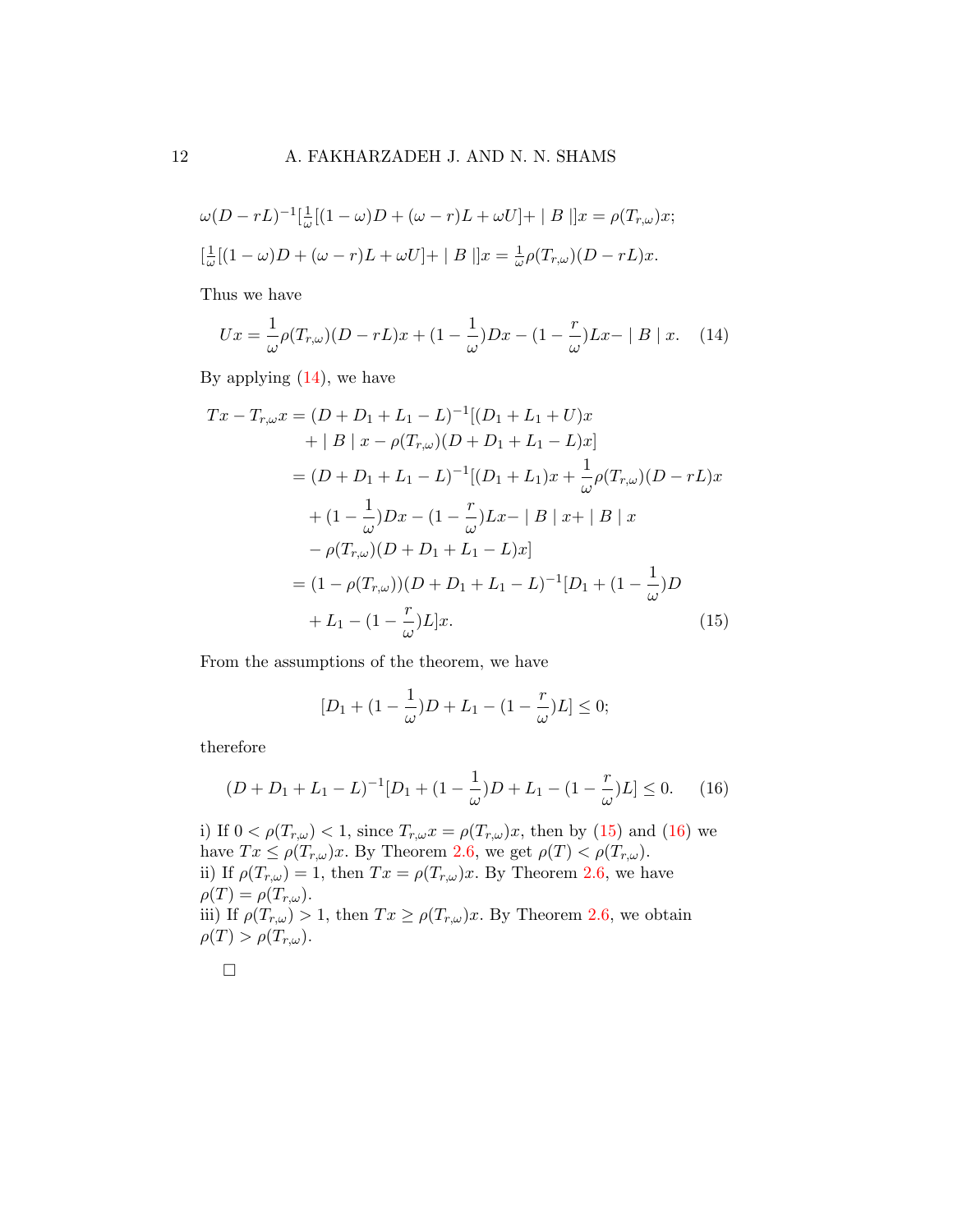Theorem 5.8. Suppose A is an irreducible M−matrix. Also assume that

$$
0 \le D_1 \le (\frac{1}{\omega} - 1)D, \quad L_1 = 0
$$

where  $0 < \omega < 1$ . If T and  $T_{\omega}$  are irreducible, then

*i)* 
$$
\rho(T) < \rho(T_{\omega}),
$$
 *if*  $\rho(T_{\omega}) < 1,$   
\n*ii)*  $\rho(T) = \rho(T_{\omega}),$  *if*  $\rho(T_{\omega}) = 1,$   
\n*iii)*  $\rho(T) > \rho(T_{\omega}),$  *if*  $\rho(T_{\omega}) > 1.$ 

**Proof.** It is enough to choose  $r = \omega$  in Theorem [5.7.](#page-10-0)  $\Box$ One of our motivations for using this method is that it covers the famous AOR and SOR methods and by comparing this method with both mentioned methods, we find that under some assumptions, the MTS method converges to unique solution of AVE with less number of iterations and less CPU time.

## 6 Numerical experiments and comparisons

In this section, we report some numerical experiments to prove the performance and efficiency of the proposed algorithm for solving the AVE [\(1\)](#page-1-0). In Examples [6.1,](#page-13-0) [6.2](#page-13-1) and [6.3,](#page-15-0) the initial guess is supposed to be  $x^{(0)} = (1, 0, 1, 0, ..., 1, 0, ...)$ <sup>T</sup>  $\in \mathbb{R}^n$ , while in Example [6.4](#page-16-0) the initial guess is taken to be zero vector and all the iterations are terminated as soon as we reach to

<span id="page-12-0"></span>
$$
\delta_i = \frac{\|Ax^{(i)} - B \mid x^{(i)}\| - b\|_2}{\|b\|_2} \le 10^{-6},\tag{17}
$$

where  $x^{(i)}$  is the obtained solution by each of the methods at iterate i. It is also assumed that the maximum number of iterations for all methods is 2000. Notation † in tables means the iterations have been stopped after 2000 iterations while the computed approximate solution does not hold in  $(17)$ . In all of the following examples, the auxiliary matrices are selected from [\[3\]](#page-18-2) as follow:

$$
D_1 = 0.9(1 - \omega)D
$$
 and  $L_1 = 0.8(1 - \frac{r}{\omega})L$ .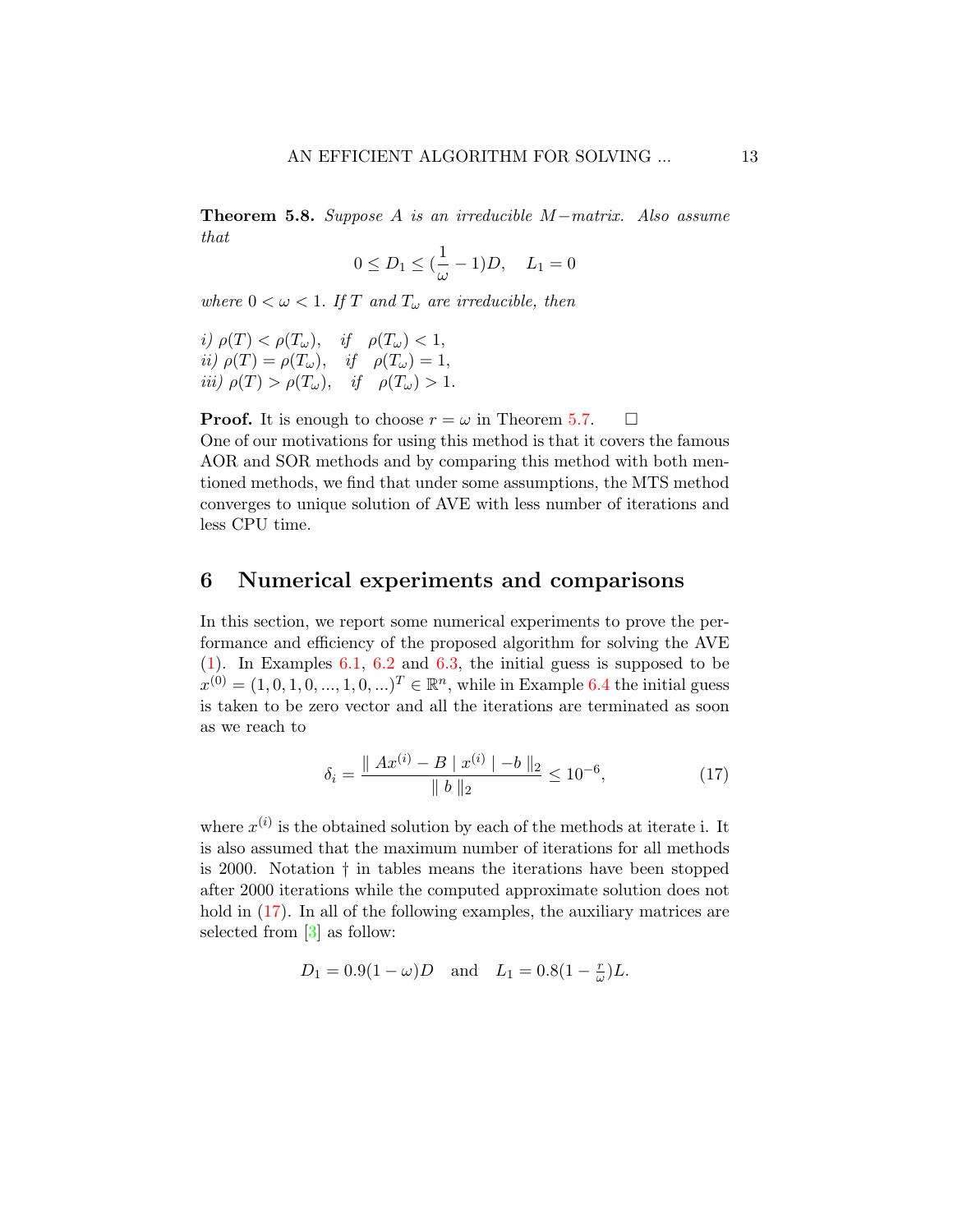|  |  |  | 25 100 400 900 1600 4900 10000       |  |
|--|--|--|--------------------------------------|--|
|  |  |  | r 0.7 0.7 0.6 0.4 0.2 0.7 0.5        |  |
|  |  |  | $\omega$ 0.8 0.8 0.7 0.6 0.4 0.8 0.6 |  |

<span id="page-13-2"></span>**Table 1:** Randomly calculated parameters r and  $\omega$  for Examples [6.1](#page-13-0) and [6.2.](#page-13-1)

All computations were carried out on a computer with an  $Intel(R)$ Core(TM) i5-4200U CPU @ 1.60GHz processor and Memory 4GB using MATLAB R2014a. For the act of the inverse of an matrix in the implementation of iterative methods, we always used the LU factorization.

In this regard, here, four numerical examples are presented and are solved which previously have been examined in literature. Their results are shown in Tables [1,](#page-13-2)...[,7,](#page-18-3) in which they report the number of iterations (denoted with Iter), the error value (denoted with Err) and CPU times for the convergence (denoted with CPU). It should be noted that the calculated time is in seconds.

<span id="page-13-0"></span>Example 6.1. [\[4\]](#page-18-4) Consider the Poisson equation in two dimensions,

$$
-\Delta u = f \quad in \quad \Omega = (0,1) \times (0,1),
$$

$$
u = 0 \quad on \quad \Gamma = \partial \Omega.
$$

Using a finite difference discretization with mesh-width  $h = \frac{1}{m+1}$ , we arrive at a linear system  $Cx = d$  where  $C \in \mathbb{R}^{n \times n}$  and  $n = m^2$ . It can be observed that the matrix C is in the form  $C = I_m \otimes M + T \otimes I_m$ , where  $M = trid(\frac{-1}{4})$  $\frac{-1}{4}$ , 1,  $\frac{-1}{4}$  $\frac{-1}{4}$ ) and  $T = trid(\frac{-1}{4})$  $\frac{-1}{4}$ , 0,  $\frac{-1}{4}$  $\frac{-1}{4}$ ) are  $m \times m$  matrices and  $\otimes$  is the symbol of the Kronecker product. We have take the right-hand side vector of AVE [\(1\)](#page-1-0), such that the vector  $x^* = (1, 2, 1, 2, ..., 1, 2, ...)$ <sup>T</sup>  $\in \mathbb{R}^n$ is the exact solution, this ensures that the mentioned AVE is consistent. For AVE [\(1\)](#page-1-0) with  $B = I$  when  $A = C$ , we report the numerical results for various values of n in Tables [1](#page-13-2) and [2.](#page-14-0) As the numerical results show, both methods Picard and the generalized Newton fail in convergence. However, we observe that the MTS method gives quite proper results.

<span id="page-13-1"></span>**Example 6.2.** [\[10\]](#page-19-9) Assume that m be a specified positive integer and  $n = m^2$ . Let AVE [\(1\)](#page-1-0) is given, in which  $A \in \mathbb{R}^{n \times n}$  is presented by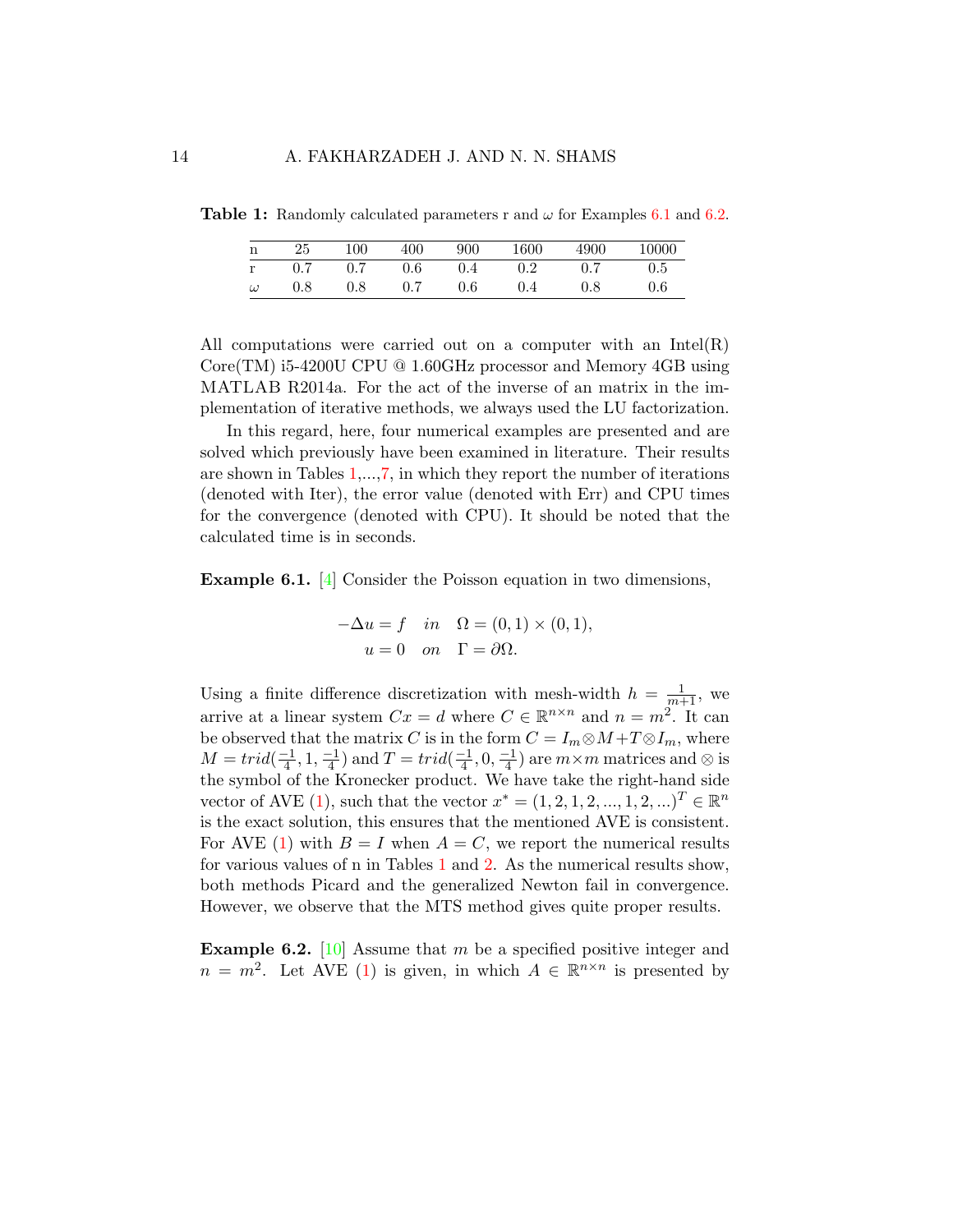<span id="page-14-0"></span>

| <b>Table 2:</b> Numerical results of Example 6.1 for different values of $n$ . |  |  |  |  |  |  |  |
|--------------------------------------------------------------------------------|--|--|--|--|--|--|--|
|--------------------------------------------------------------------------------|--|--|--|--|--|--|--|

|       | <b>MTS</b> |             | Gen. Newton       | Picard            |
|-------|------------|-------------|-------------------|-------------------|
| n     | Iter (CPU) | Err         | Iter (CPU)<br>Err | Iter (CPU)<br>Err |
| 25    | 41(0.0057) | 7.708e-07   |                   |                   |
| 100   | 47(0.0068) | 6.057e-07   |                   |                   |
| 400   | 39(0.0079) | 9.988e-07   |                   |                   |
| 900   | 34(0.0122) | 8.520e-07   |                   |                   |
| 1600  | 18(0.0099) | $6.005e-07$ |                   |                   |
| 4900  | 64(0.0602) | 8.612e-07   |                   |                   |
| 10000 | 27(0.0482) | $9.272e-07$ |                   |                   |

### $A = M + \mu I$ , where

$$
\mathbf{M} = \left( \begin{array}{cccccc} S & -I & 0 & \dots & 0 & 0 \\ -I & S & -I & \dots & 0 & 0 \\ 0 & -I & S & \dots & 0 & 0 \\ \vdots & \vdots & \vdots & \ddots & \vdots & \vdots \\ 0 & 0 & 0 & \dots & S & -I \\ 0 & 0 & 0 & \dots & -I & S \end{array} \right) \in \mathbb{R}^{n \times n},
$$

with

$$
\mathbf{S} = \left( \begin{array}{ccccc} 4 & -1 & 0 & \dots & 0 & 0 \\ -1 & 4 & -1 & \dots & 0 & 0 \\ 0 & -1 & 4 & \dots & 0 & 0 \\ \vdots & \vdots & \vdots & \ddots & \vdots & \vdots \\ 0 & 0 & 0 & \dots & 4 & -1 \\ 0 & 0 & 0 & \dots & -1 & 4 \end{array} \right) \in \mathbb{R}^{m \times m},
$$

where  $0 \in \mathbb{R}^{m \times m}$  and  $I \in \mathbb{R}^{m \times m}$  are the zero matrix and the identity matrix, respectively. This problem is due to the finite difference discretization on equidistant grid of a free boundary value problem about the flow of water via a porous dam [\[11\]](#page-19-10). Let  $B = I$  and the right-hand side of [\(1\)](#page-1-0) is constructed such that  $x^* = (1, 2, 1, 2, ..., 1, 2, ...)$ <sup>T</sup>  $\in \mathbb{R}^n$  satisfies  $Ax^*$  –  $|x^*|=b$ . In Table [3,](#page-15-1) we report the numerical results for various values of  $\mu$  ( $\mu = 0, -0.5, -0.9$ ) and  $n$  ( $n = 25, 100, 400, 900, 1600, 4900, 10000$ ). As the numerical results show, the Picard and the generalized Newton methods fail in several cases, but the MTS algorithm converges appro-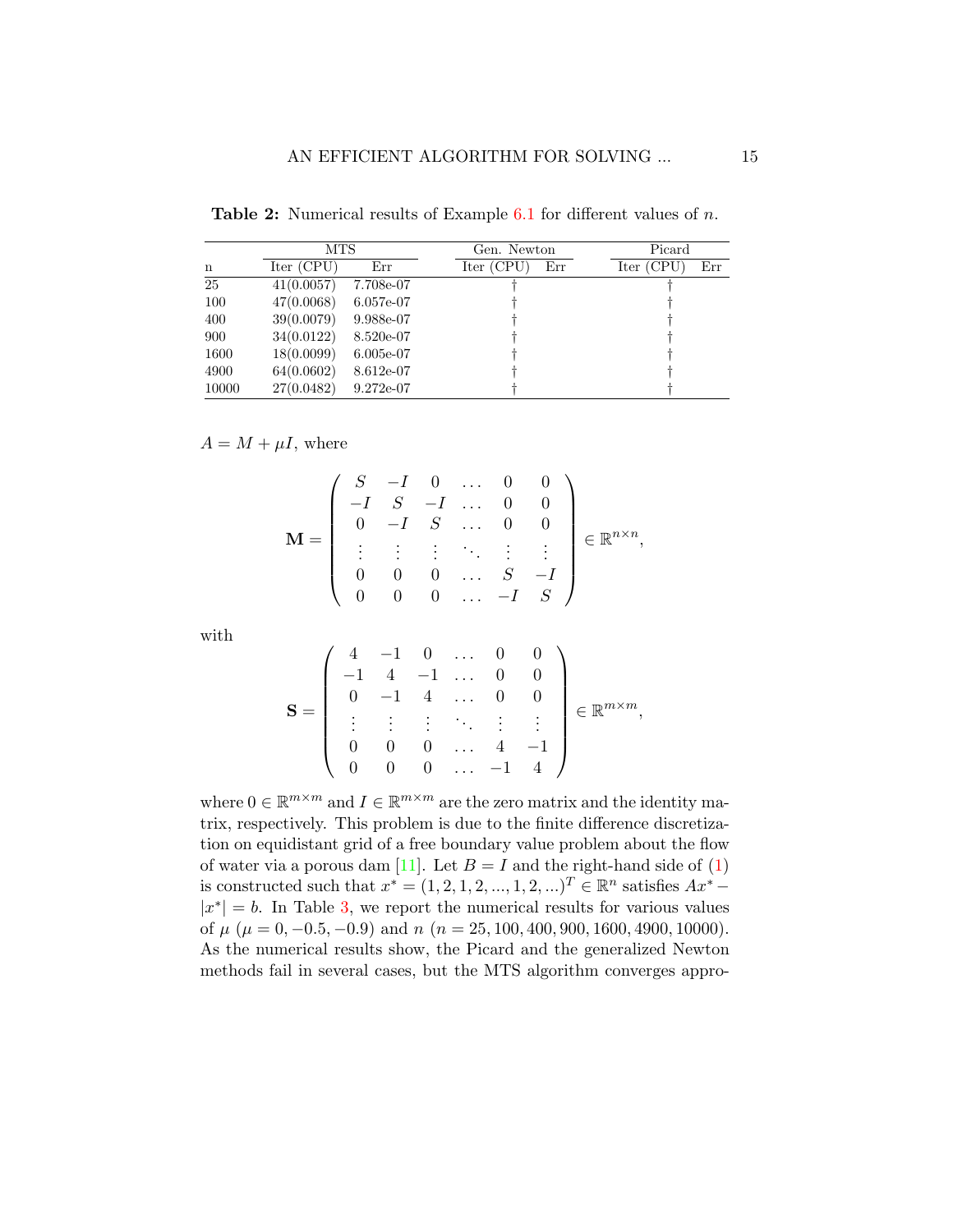|                |       | <b>MTS</b>  |             | Gen. Newton  |             | Picard     |     |
|----------------|-------|-------------|-------------|--------------|-------------|------------|-----|
| $\mu$          | n     | Iter (CPU)  | Err         | Iter (CPU)   | Err         | Iter (CPU) | Err |
| $\overline{0}$ | 25    | 50(0.0048)  | 9.217e-07   | 2(0.0193)    | $3.624e-16$ |            |     |
|                | 100   | 41(0.0053)  | 8.589e-07   | 14(0.0219)   | 8.145e-16   |            |     |
|                | 400   | 44(0.0070)  | 8.364e-07   |              |             |            |     |
|                | 900   | 51(0.0126)  | 9.089e-07   |              |             |            |     |
|                | 1600  | 63(0.0225)  | 9.979e-07   |              |             |            |     |
|                | 4900  | 35(0.0373)  | 8.439e-07   |              |             |            |     |
|                | 10000 | 45(0.0851)  | 9.673e-07   |              |             |            |     |
| $-0.5$         | 25    | 26(0.0030)  | 8.616e-07   | 2(0.0030)    | 2.825e-16   |            |     |
|                | 100   | 42(0.0047)  | 8.988e-07   |              |             |            |     |
|                | 400   | 61(0.0093)  | 8.985e-07   | 1066(6.5646) | 1.129e-15   |            |     |
|                | 900   | 80(0.0183)  | 9.811e-07   |              |             |            |     |
|                | 1600  | 106(0.0359) | $9.130e-07$ |              |             |            |     |
|                | 4900  | 57(0.0595)  | 8.756e-07   |              |             |            |     |
|                | 10000 | 76(0.1467)  | $9.775e-07$ |              |             |            |     |
| $-0.9$         | 25    | 36(0.0032)  | 9.639e-07   | 2(0.0032)    | $3.103e-16$ |            |     |
|                | 100   | 93(0.0090)  | 9.124e-07   |              |             |            |     |
|                | 400   | 199(0.0276) | $9.520e-07$ |              |             |            |     |
|                | 900   | 305(0.0669) | 9.858e-07   |              |             |            |     |
|                | 1600  | 430(0.1414) | 9.743e-07   |              |             |            |     |
|                | 4900  | 237(0.2446) | 9.738e-07   |              |             |            |     |
|                | 10000 | 325(0.6126) | 9.857e-07   |              |             |            |     |

<span id="page-15-1"></span>**Table 3:** Numerical results of Example [6.2](#page-13-1) for different values of  $n, \mu$ .

priately to the solution of problem. Furthermore, the MTS algorithm has the least CPU time among other methods.

<span id="page-15-0"></span>**Example 6.3.** [\[1\]](#page-18-5) Assume that m be a predetermined positive integer and  $n = m^2$ ; plus, suppose that  $B = I$ ,  $\hat{A} = \hat{M} + I$ , where

$$
\hat{\mathbf{M}} = \left( \begin{array}{ccccc} S & -0.5I & 0 & \dots & 0 & 0 \\ -1.5I & S & -0.5I & \dots & 0 & 0 \\ 0 & -1.5I & S & \dots & 0 & 0 \\ \vdots & \vdots & \vdots & \ddots & \vdots & \vdots \\ 0 & 0 & 0 & \dots & S & -0.5I \\ 0 & 0 & 0 & \dots & -1.5I & S \end{array} \right) \in \mathbb{R}^{n \times n},
$$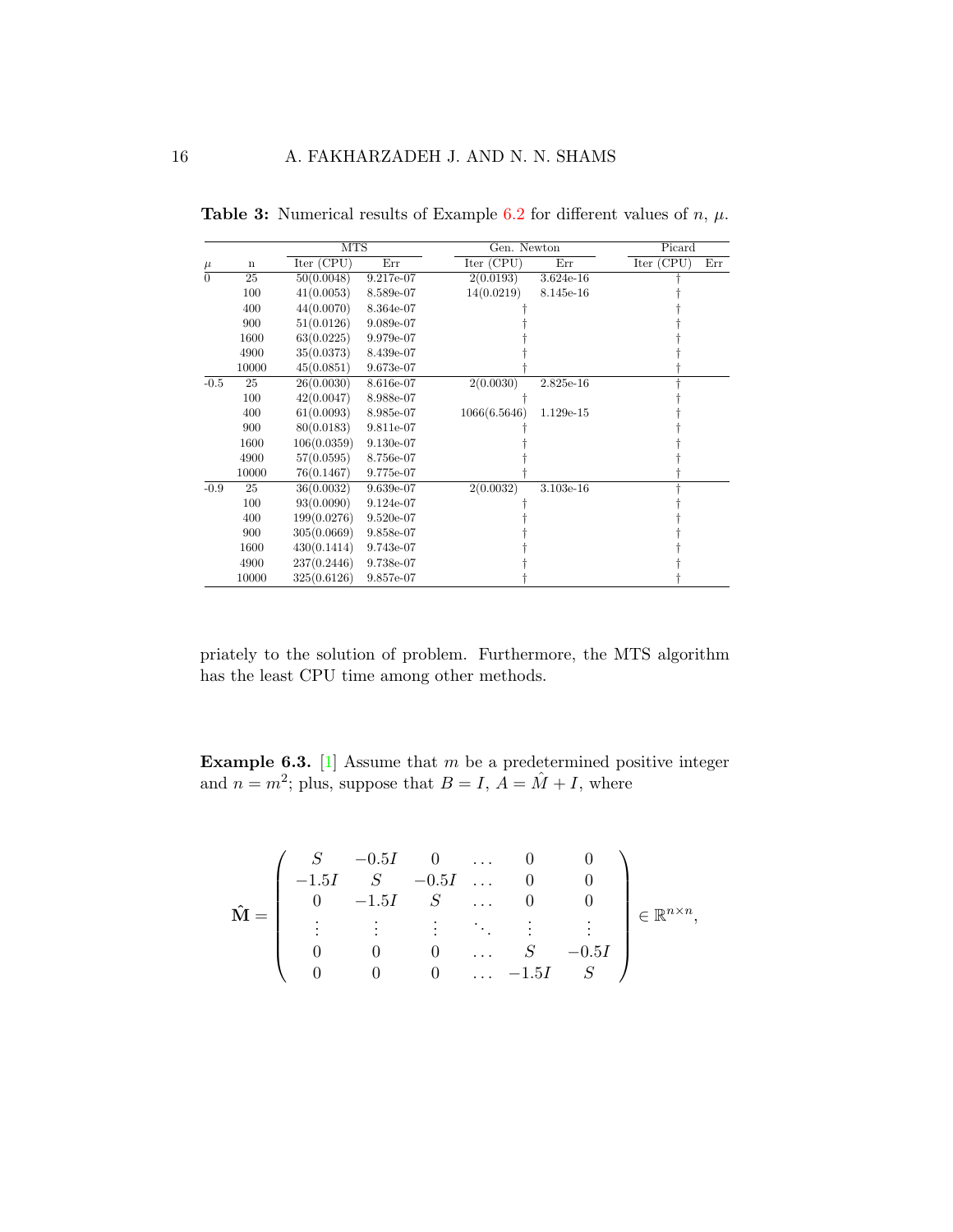$$
\mathbf{S} = \left( \begin{array}{ccccc} 4 & -0.5 & 0 & \dots & 0 & 0 \\ -1.5 & 4 & -0.5 & \dots & 0 & 0 \\ 0 & -1.5 & 4 & \dots & 0 & 0 \\ \vdots & \vdots & \vdots & \ddots & \vdots & \vdots \\ 0 & 0 & 0 & \dots & 4 & -0.5 \\ 0 & 0 & 0 & \dots & -1.5 & 4 \end{array} \right) \in \mathbb{R}^{m \times m},
$$

and  $b = Ax^* - |x^*|$ , in which  $x^* = (1, 2, 1, 2, ..., 1, 2, ...)$ <sup>T</sup>. One can easily see that A is an irreducible M−matrix. In Tables [4](#page-16-1) and [5,](#page-17-0) we compare the obtained results by the new MTS algorithm with the obtained one from AOR and SOR iterative methods from the point of view the spectral radius, the error, the number of iterations and CPU times for Example [6.3.](#page-15-0) The numerical results confirm that the mixed-type splitting method has a faster asymptotic rate of convergence. As Table [5](#page-17-0) states, the number of iterations and CPU-time in our proposed method is far less than AOR and SOR iterative methods.

<span id="page-16-1"></span>Table 4: Comparison results of spectral radius for Example [6.3.](#page-15-0)

| n     | r       | $\omega$ | $\rho(T_{\omega})$ | $\rho(T_r,\omega)$ | $\rho(T)$ |
|-------|---------|----------|--------------------|--------------------|-----------|
| 25    | 0.7     | 0.8      | 0.7854             | 0.7948             | 0.7765    |
| 100   | 0.7     | 0.8      | 0.8504             | 0.8576             | 0.8445    |
| 400   | 0.6     | 0.7      | 0.8932             | 0.8981             | 0.8801    |
| 900   | 0.4     | 0.6      | 0.9158             | 0.9228             | 0.8996    |
| 1600  | 0.2     | 0.4      | 0.9490             | 0.9527             | 0.9178    |
| 4900  | 0.7     | 0.8      | 0.8967             | 0.9043             | 0.8916    |
| 10000 | $0.5\,$ | 0.6      | 0.9468             | 0.9513             | 0.9303    |

<span id="page-16-0"></span>**Example 6.4.** Let m be a prescribed positive integer and  $n = m^2$ . Consider AVE [\(1\)](#page-1-0) with  $A = tridiag(-I, S, -I) \in \mathbb{R}^{n \times n}$  where  $S =$  $tridiag(-1, 8, -1)$  and  $B = I$ . The numerical results for Example [6.4](#page-16-0) are presented in Tables [6](#page-17-1) and [7.](#page-18-3) In Table [6,](#page-17-1) r and  $\omega$  parameters are calculated randomly and the value of  $\omega_0$  for SOR-like method, is obtained from [\(4\)](#page-5-3). The results in Table [7](#page-18-3) are reported to illustrate the behavior of SOR-like method in comparison with the other methods. To this end, we only work with the dimensions used in  $[12, \text{Example } 2]$  and the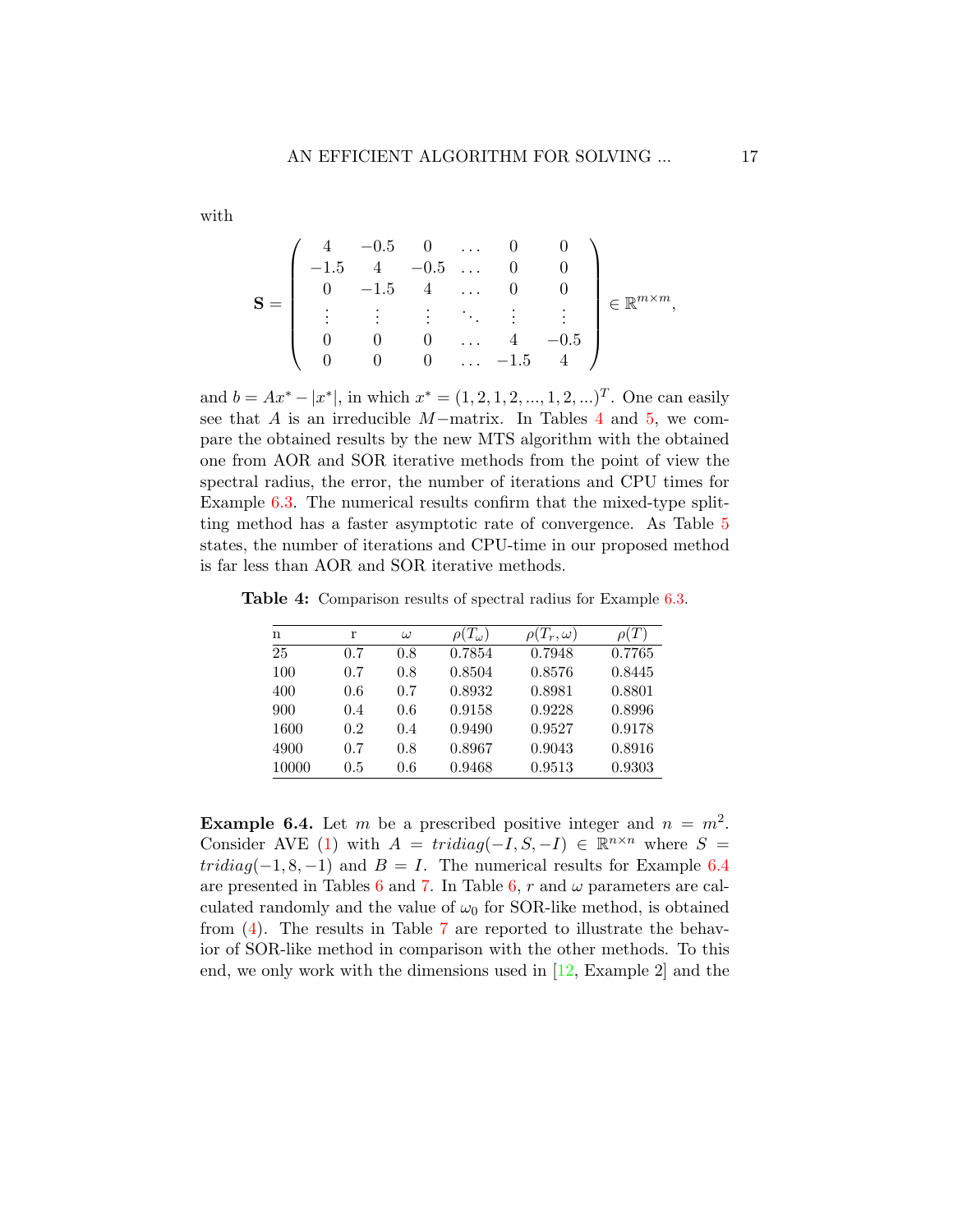<span id="page-17-0"></span>

|       | SOR.        |              | AOR.        |           |  | <b>MTS</b>  |           |
|-------|-------------|--------------|-------------|-----------|--|-------------|-----------|
| n     | Iter (CPU)  | $_{\rm Err}$ | Iter (CPU)  | Err       |  | Iter (CPU)  | Err       |
| 25    | 53(0.0081)  | 9.762e-07    | 57(0.0086)  | 8.197e-07 |  | 51(0.0061)  | 9.257e-07 |
| 100   | 91(0.0160)  | 9.384e-07    | 97(0.0159)  | 9.804e-07 |  | 88(0.0087)  | 8.919e-07 |
| 400   | 178(0.0414) | 9.117e-07    | 190(0.0484) | 9.611e-07 |  | 157(0.0235) | 9.658e-07 |
| 900   | 296(0.1067) | 9.484e-07    | 336(0.1364) | 9.739e-07 |  | 250(0.0541) | 9.180e-07 |
| 1600  | 630(0.3477) | 9.645e-07    | 706(0.4536) | 9.847e-07 |  | 386(0.1391) | 9.566e-07 |
| 4900  | 351(0.5382) | 9.954e-07    | 384(0.7058) | 9.361e-07 |  | 342(0.3797) | 9.897e-07 |
| 10000 | 745(2.1390) | $9.603e-07$  | 803(2.6923) | 9.791e-07 |  | 587(1.1907) | 9.661e-07 |

Table 5: Comparison results for Example [6.3](#page-15-0)

right-hand side b is constructed such that  $x^* = (-1, 1, -1, 1, ..., -1, 1)^T$ satisfies in Eq.  $(1)$ . As the Table [7](#page-18-3) show, all of examined iterative methods are convergent and proposed iterative method outperforms other approaches.

<span id="page-17-1"></span>Thus according to the numerical results in Tables [1-](#page-13-2)[7,](#page-18-3) the new MTS algorithm is more powerful and efficient than the generalized Newton, Picard, SOR, AOR and SOR-like methods.

Table 6: The value of parameters for Example [6.4.](#page-16-0)

| n          | 64     | 256    | 1024   | 4096   |
|------------|--------|--------|--------|--------|
| r          | 0.9239 | 0.9185 | 0.9007 | 0.2670 |
| $\omega$   | 0.9575 | 0.9729 | 0.9421 | 0.5688 |
| $\omega_0$ | 1.0671 | 1.0704 | 1.0714 | 1.0717 |

## 7 conclusion

In this paper, we presented a new algorithm for iteratively solving the AVE  $(1)$ , in which the coefficient matrix A is an M−matrix. This method utilizes two auxiliary matrices and includes the AOR and SOR methods as special cases. Some sufficient conditions for the convergence of the method have been provided. The numerical results show the validity of the theoretical results and the efficiency of the new method. Moreover, it is concluded that by choosing appropriate auxiliary matrices, the new MTS method converges faster than the famous SOR, AOR, SOR-like, Generalized Newton and Picard methods.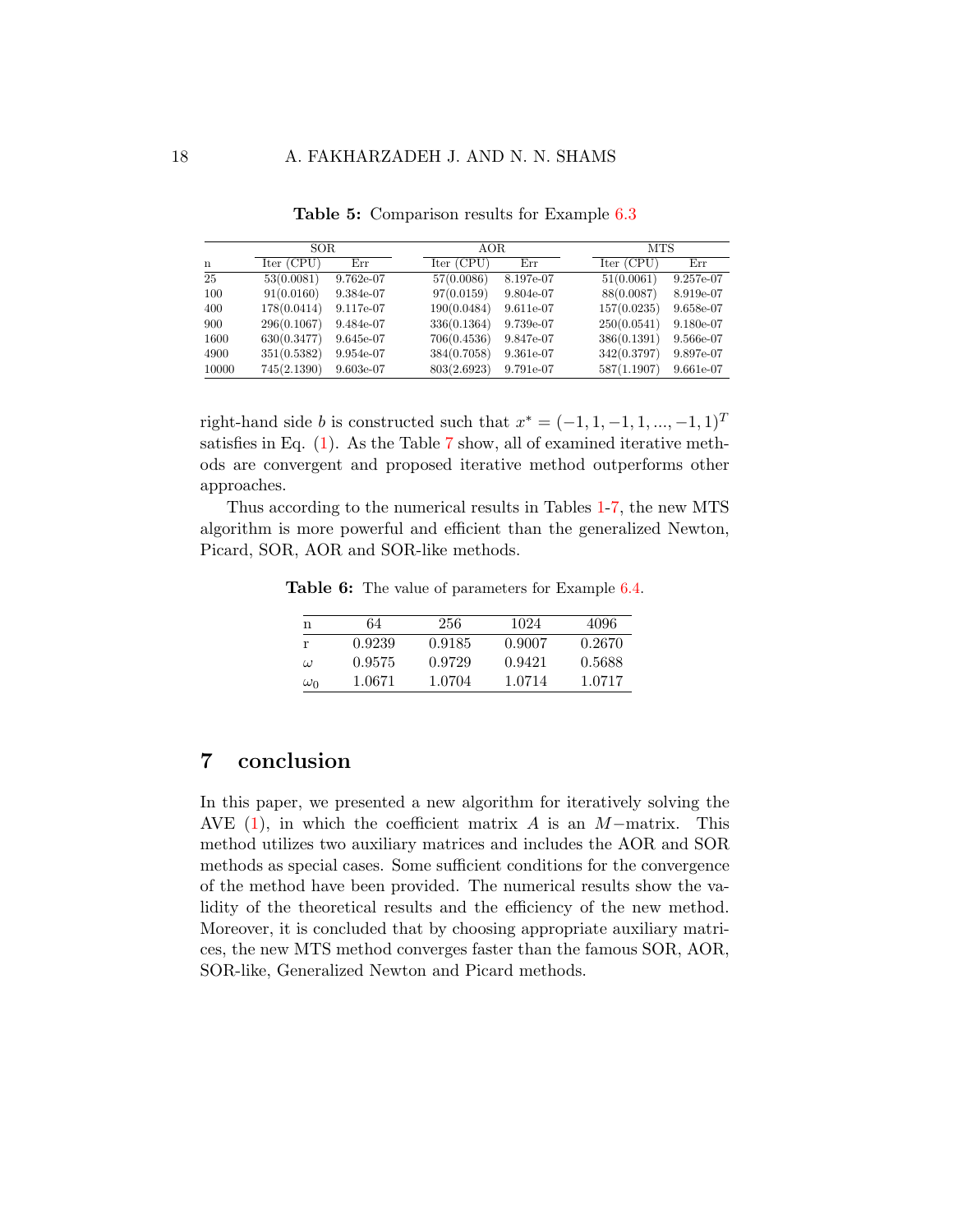| Method                                     | n         | 64             | 256            | 1024           | 4096           |
|--------------------------------------------|-----------|----------------|----------------|----------------|----------------|
| Gen. Newton                                | ĪТ        | $\overline{2}$ | $\overline{2}$ | $\mathfrak{D}$ | $\mathfrak{D}$ |
|                                            | CPU time  | 0.0035         | 0.0102         | 0.0538         | 0.4631         |
|                                            | Err       | 2.218e-16      | 3.370e-16      | 3.166e-16      | 3.379e-16      |
| Picard                                     | <b>IT</b> | 8              | 8              | 8              | 8              |
|                                            | CPU time  | 0.0021         | 0.0027         | 0.0054         | 0.0307         |
|                                            | Err       | 6.920e-07      | 8.228e-07      | 8.882e-07      | $9.209e-07$    |
| <b>SOR</b>                                 | IТ        | 14             | 14             | 15             | 32             |
|                                            | CPU time  | 0.0032         | 0.0040         | 0.0071         | 0.0498         |
|                                            | Err       | 4.386e-07      | 4.753e-07      | 5.336e-07      | 9.808e-07      |
| AOR                                        | IТ        | 14             | 14             | 15             | 35             |
|                                            | CPU time  | 0.0032         | 0.0048         | 0.0084         | 0.0608         |
|                                            | Err       | 5.215e-07      | 6.293e-07      | 6.548e-07      | 8.741e-07      |
| $\overline{\text{SOR}}$ -like $(\omega_0)$ | IТ        | 12             | 12             | 12             | 12             |
|                                            | CPU time  | 0.0038         | 0.0048         | 0.0095         | 0.0502         |
|                                            | Err       | 5.032e-07      | 7.585e-07      | 8.774e-07      | $9.282e-07$    |
| <b>MTS</b>                                 | TТ        | 14             | 14             | 15             | 25             |
|                                            | CPU time  | 0.0025         | 0.0027         | 0.0051         | 0.0212         |
|                                            | Err       | $4.310e-07$    | 5.468e-07      | 5.069e-07      | 9.384e-07      |
|                                            |           |                |                |                |                |

<span id="page-18-3"></span>Table 7: Numerical results of Example [6.4](#page-16-0) for different values of n.

## References

- <span id="page-18-5"></span>[1] Z. Z. Bai, Modulus-based matrix splitting iteration methods for linear complementarity problems, Numer. Linear Algebr. Appl., 17 (2010), 917-933.
- <span id="page-18-0"></span>[2] M. S. Bazaraa, H. D. Sherali and C. M. Shetty, Nonlinear Programming: Theory and Algorithms, John Wiely and Sons, USA (1999).
- <span id="page-18-2"></span>[3] F. P. A. Beik and N. N. Shams, Preconditioned generalized Mixedtype splitting iterative method for solving weighted least-squares problems, Int. J. Comput. Math., 91 (2014), 944-963.
- <span id="page-18-4"></span>[4] F. P. A. Beik and N. N. Shams, On the modified iterative method for M-matrix linear systems, Bulletin of the Iranian Mathematical Society (BIMS), 41 (2015), 1519-1535.
- <span id="page-18-1"></span>[5] A. Berman and R. J. Plemons, Nonnegative Matrices in the Mathematics Sciences, SIAM, Philadelphia (1994).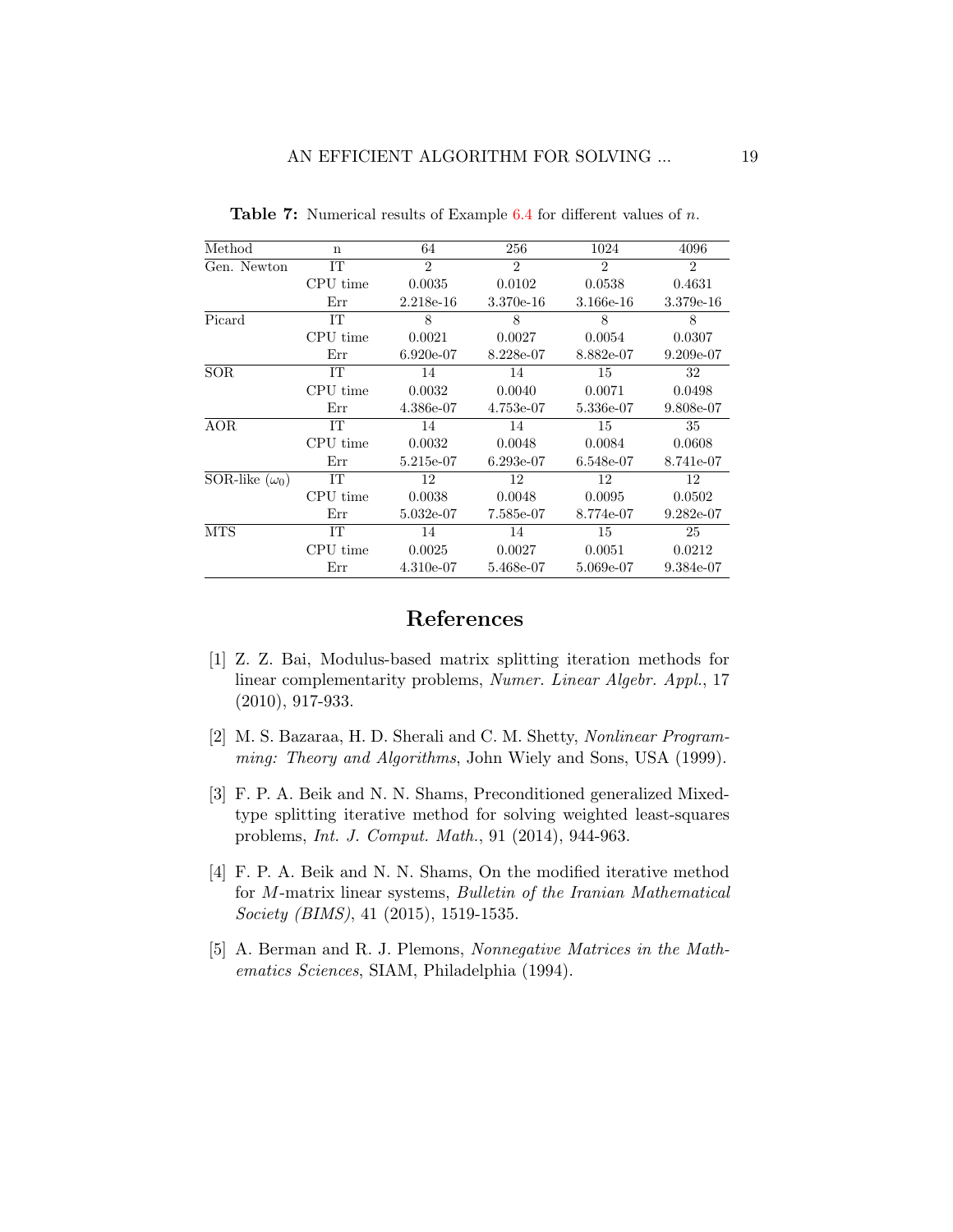- <span id="page-19-0"></span>[6] L. Caccetta, B. Qu and G. L. Zhou, A globally and quadratically convergent method for absolute value equations, Comput. Optim. Appl., 48 (2011), 45-58.
- <span id="page-19-8"></span>[7] G. H. Cheng, T. Z. Huang and S. Q. Shen, Note to the Mixedtype splitting iterative method for Z−matrices linear systems, J. Comput. Appl. Math., 220 (12) (2008), 1-7.
- <span id="page-19-3"></span>[8] R. W. Cottle and G. Dantzig, Complementary pivot theory of mathematical programming, Linear Algebra Appl., 1 (1968), 103-125.
- <span id="page-19-4"></span>[9] R. W. Cottle and G. Dantzig, The Linear Complementarity Problem, Academic Press, NewYork (1992).
- <span id="page-19-9"></span>[10] V. Edalatpour, D. Hezari and D. K. Salkuyeh, A generalization of the Gauss-Seidel iteration method for solving absolute value equations, Applied Mathematics and Computation, 293 (2017), 156-167.
- <span id="page-19-10"></span>[11] C. M. Elliot and J. R. Ockenden, Weak Variational Methods for Moving Boundary Value Problems, Pitman, London (1982).
- <span id="page-19-5"></span>[12] P. Guo, S. L. Wu and C. X. Li, On the SOR-like iteration method for solving absolute value equations, Applied Mathematics Letters, 97 (2019), 107-113.
- <span id="page-19-7"></span>[13] A. Hadjidimos, Accelerated overrelaxation method, Math. Comput., 32 (1978), 149-157.
- <span id="page-19-1"></span>[14] S. L. Hu, Z. H. Huang and Q. Zhang, A generalized Newton method for absolute value equations associated with second order cones, J. Comput. Appl. Math., 235 (2011), 1490-1501.
- <span id="page-19-6"></span>[15] S. Ketabchi and H. Moosaei, Minimum norm solution to the absolute value equation in the convex case, J. Optim. Theory and Appl., 154 (2012), 1080-1087.
- <span id="page-19-2"></span>[16] S. Ketabchi and H. Moosaei, An efficient method for optimal correcting of absolute value equations by minimal changes in the right hand side, *J. Comput. Appl. Math.*, 64 (2012), 1882-1885.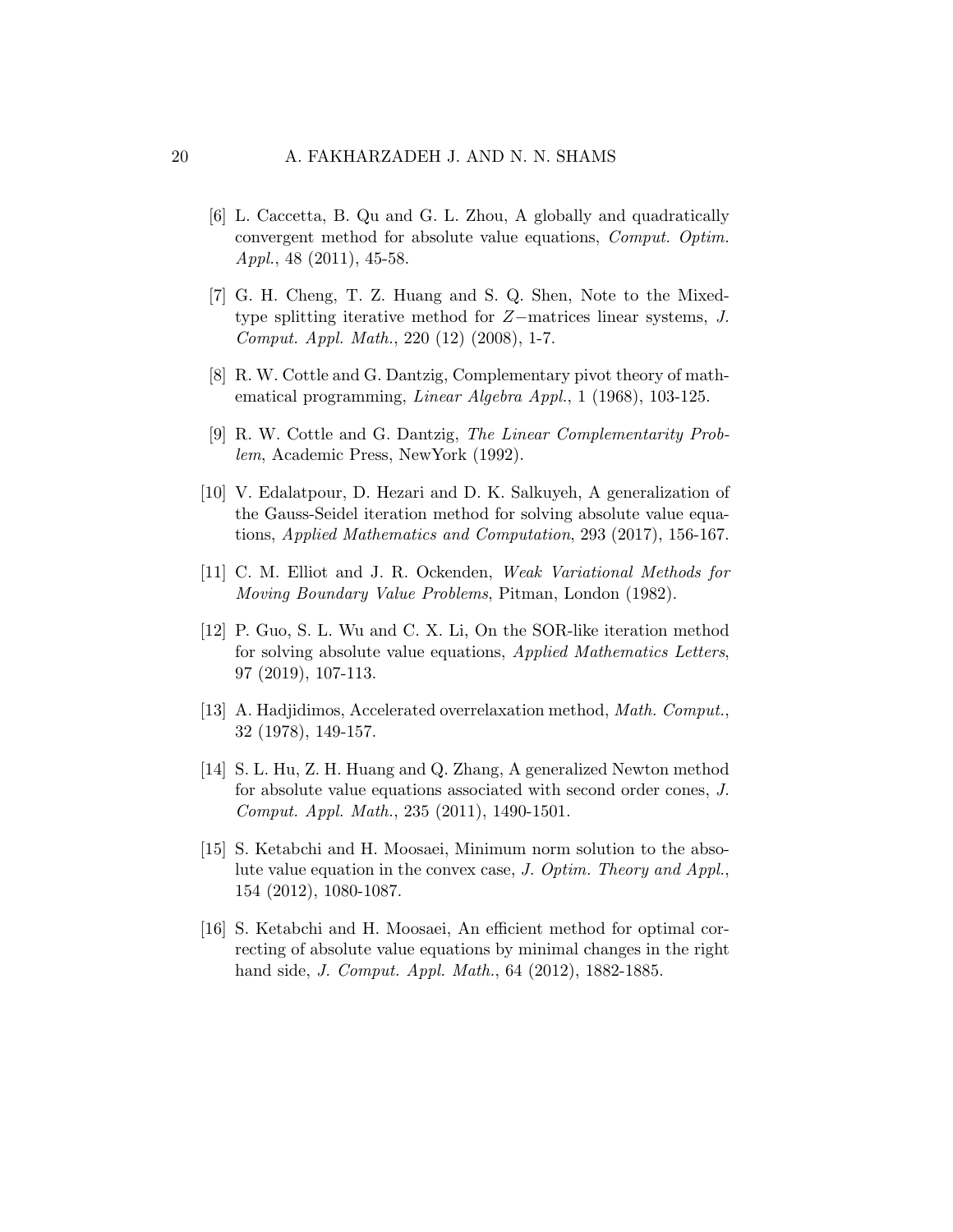- <span id="page-20-9"></span>[17] S. Ketabchi, H. Moosaei and S. Fallahi, Optimal error correction of the absolute value equation using a genetic algorithm, Math. Comput. Model., 57 (2013), 2339-2342.
- <span id="page-20-10"></span>[18] C. J. Li, X. L. Liang and D. J. Evans, An iterative method for the positive real linear systems, Int. J. Comput. Math., 78 (2001), 153- 163.
- <span id="page-20-11"></span>[19] C. J. Li and D. J. Evans, Note to the Mixed-type splitting method for the positive real linear system, *Int. J. Comput. Math.*, 79 (2002), 1201-1209.
- <span id="page-20-4"></span>[20] C. X. Li, A preconditioned AOR iterative method for the absolute value equations, Int. J. Comput. Methods, 14 (2017).
- <span id="page-20-0"></span>[21] O. L. Mangasarian, Absolute value equations via concave minimization, Optim. Lett., 1 (2007), 1-8.
- <span id="page-20-1"></span>[22] O. L. Mangasarian, Absolute value programming, Comput. Optim. Appl., 36 (2007), 43-53.
- <span id="page-20-2"></span>[23] O. L. Mangasarian, A generalized Newton method for absolute value equations, Optim. Lett., 3 (2009), 101-108.
- <span id="page-20-3"></span>[24] O. L. Mangasarian, Knapsack feasibility as an absolute value equation solvable by successive linear programming, Optim. Lett., 3 (2009), 161-170.
- <span id="page-20-7"></span>[25] O. L. Mangasarian and R. R. Meyer, Absolute value equations, Linear Algebra Appl., 419 (2006), 359-367
- <span id="page-20-8"></span>[26] H. Moosaei, S. Ketabchi, M. A. Noor, J. Iqbald and V. Hooshyarbakhshe, Some techniques for solving absolute value equations, Applied Mathematics and Computation, 268 (2015), 696-705.
- <span id="page-20-5"></span>[27] M. A. Noor, J. Iqbal and E. A1-Said, Residual iterative method for solving absolute value equations, *Abstr. Appl. Anal.*, (2012).
- <span id="page-20-6"></span>[28] M. A. Noor, J. Iqbal, K. I. Noor and E. A1-Said, On an iterative method for solving absolute value equations, *Optim. Lett.*, 6 (2012), 1027-1033.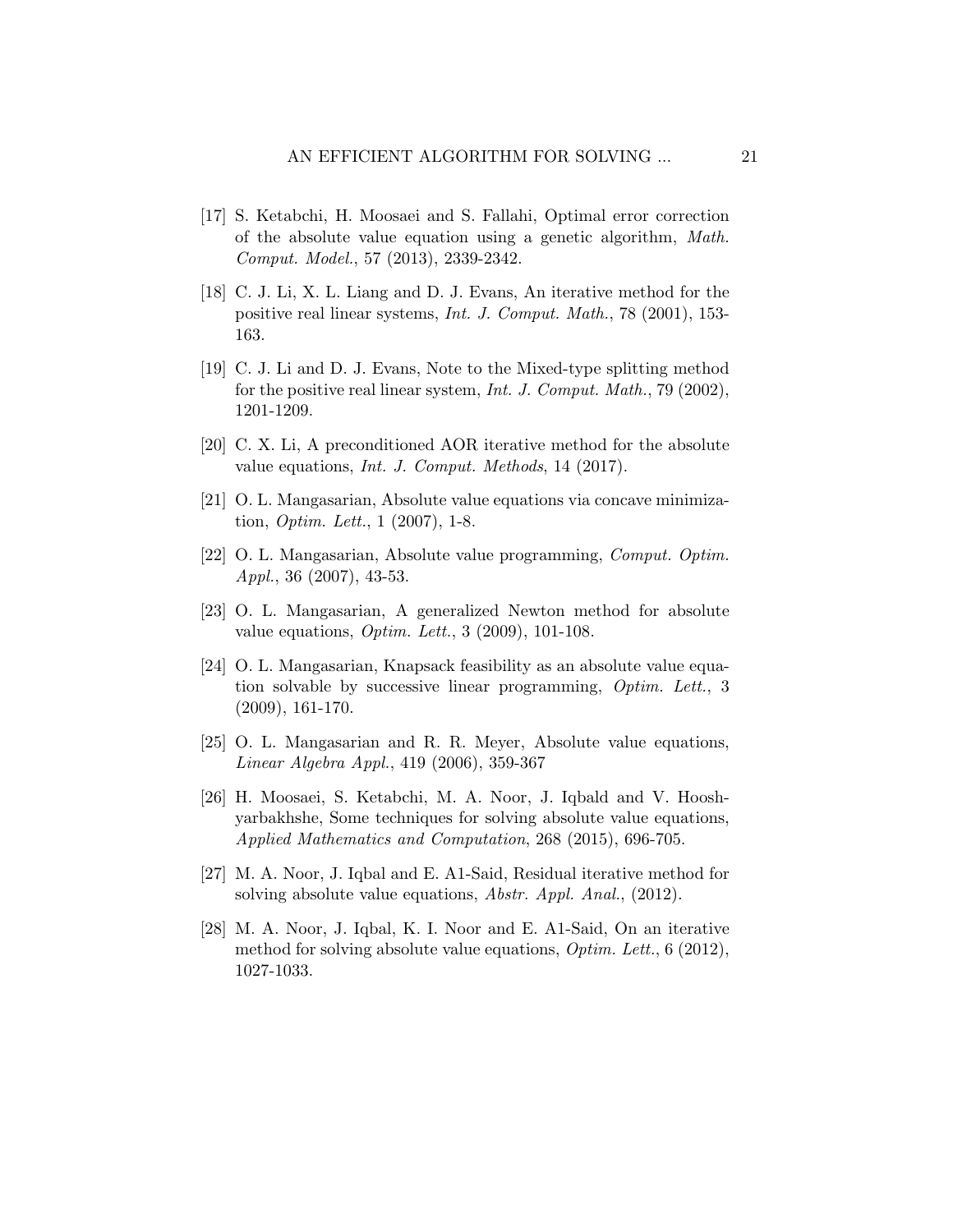- <span id="page-21-3"></span>[29] O. Prokopyev, On equivalent reformulations for absolute value equations, *Comput Optim Appl.*, 44 (2009), 363-372.
- <span id="page-21-0"></span>[30] J. Rohn, A theorem of the alternatives for the equation  $Ax + B$  $x \geq b$ , Linear Multilinear Algebr., 52 (2004), 421-426.
- <span id="page-21-2"></span>[31] J. Rohn, An algorithm for solving the absolute value equations, Electron. J. Linear Algebra, 18 (2009), 589-599.
- <span id="page-21-1"></span>[32] J. Rohn, On unique solvability of the absolute value equation, *Elec*tron. Optim. Lett., 3 (2009), 603-609.
- <span id="page-21-7"></span>[33] J. Rohn, V. Hooshyarbakhsh and R. Farhadsefat, An iterative method for solving absolute value equations and sufficient conditions for unique solvability,  $Optim$ . Lett., 8 (2014), 35-44.
- <span id="page-21-12"></span>[34] Y. Saad, Iterative Methods for Sparse Linear Systems, SIAM, Philadelphia (2003).
- <span id="page-21-9"></span>[35] D. K. Salkuyeh, The Picard-HSS iteration method for absolute value equations, Optim. Lett., 8 (2014), 2191-2202.
- <span id="page-21-10"></span>[36] R. S. Varga, Matrix Iterative Analysis, Springer, Berlin (2000).
- <span id="page-21-11"></span>[37] Z. I. Woznicki, Basic comparison theorems for weak and weaker matrix splitting, Electron. J. Linear Algebra., 8 (2003), 53-59.
- <span id="page-21-6"></span>[38] S. Wu and C. Li, A special shift splitting iteration method for absolute value equation, AIMS Mathematics, 5 (2020), 5171-5183.
- <span id="page-21-4"></span>[39] L.Yong, Particle swarm optimization for absolute value equations, J. Comput. Informat. Syst., 6 (7) (2010), 2359-2366.
- <span id="page-21-5"></span>[40] L.Yong, S. Liu, S. Zhang and F. Deng, A new method for absolute value equations based on harmony search algorithm. ICIC Express Letters, Part B: Applications., *Int. J. Res. Surveys*, 2 (6) (2011), 1231-1236.
- <span id="page-21-8"></span>[41] L. Yong, Iteration method for absolute value equation and applications in two-point boundary value problem of linear differential equation, Journal of Interdisciplinary Mathematics, 18 (2014), 355- 374.